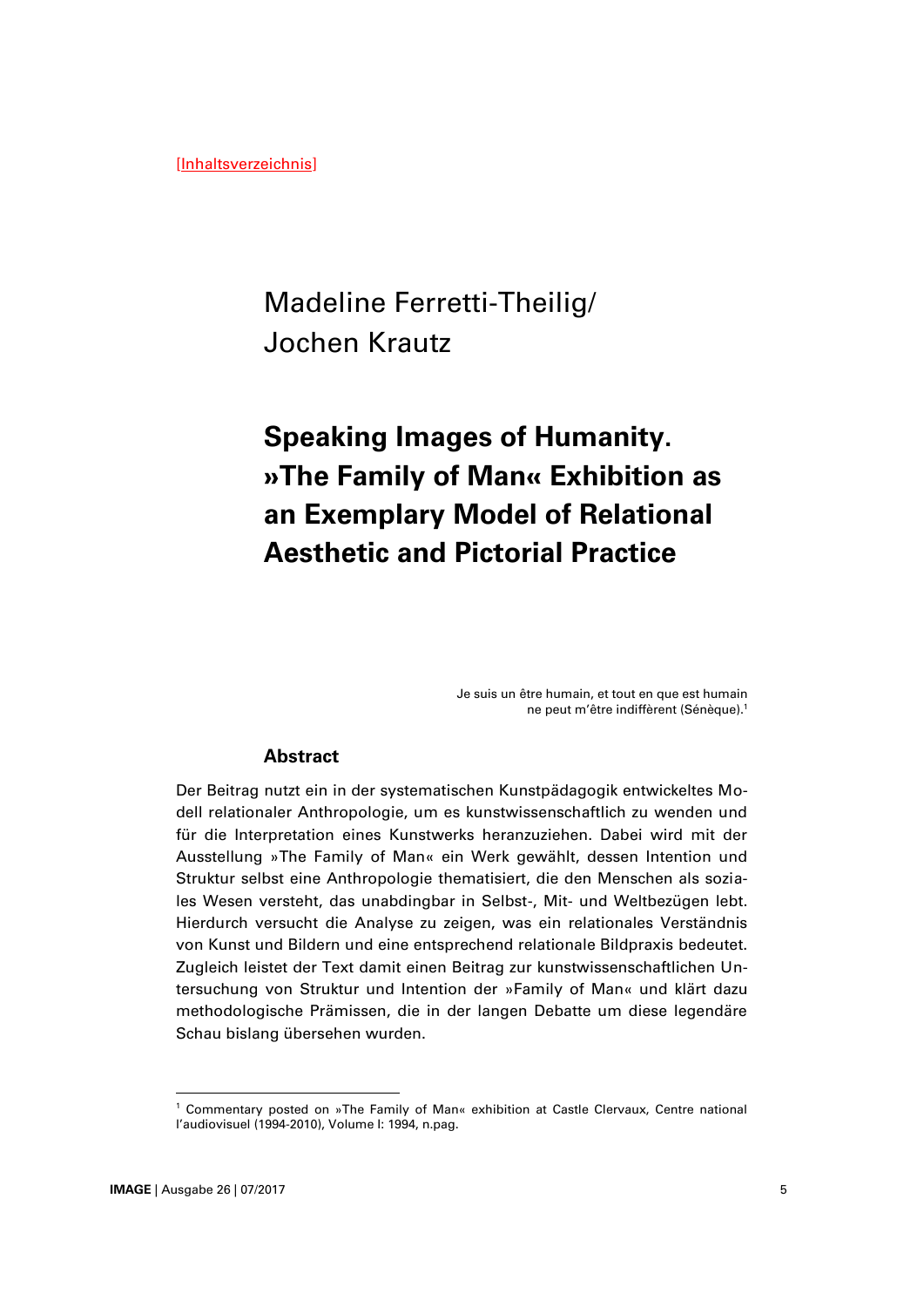This essay employs a relational anthropological model developed by systematic art education scholarship to exemplify its art historical applicability in the interpretation of a work of art. To this end the photo exhibition »The Family of Man« has been chosen, which in its intention and structure represents an anthropological study of humanity, seen as social beings inexorably embedded in relations to the reflexive self, co-existing others and a shared cosmos. The following analysis seeks to illustrate what a relational understanding of art and a corresponding relational pictorial practice means. At the same time it makes a substantial contribution to art historical scholarship on »The Family of Man« by clarifying methodological premises which have been overlooked in the decades-long debate on this legendary exhibition.

#### **1. Introduction**

The capacity of images to ›speak‹ to a certain extent is based on an anthropological principle: one that understands images as a phenomenon of human culture, allowing them to transport meaning as long as humanity, as »homo pictor« (JONAS 1961), is not conceived as an egological, solipsistic subject primarily existing only for and out of its own self. Instead, pictures have invariably been directed toward transmitting information as well as offering dialogue and communication. As such they are an expression of a relational principle of anthropology whereby human beings are understood to be primordially social, their sociality not merely occurring as a by-product of upbringing culture and society, but existing as an intrinsic characteristic of the human species, one which must be allowed to develop (cf. KAISER 1981; TOMASELLO 2010). Pictures as phenomena of communication are thus a reflection of a very basic human capacity of joint attention, of shared intentionality (cf. TOMASELLO 2006; 2014). Images point to something that is not present (cf. BRANDT 1999: 149), allowing our attention to be directed in shared imagination and understanding to that which in itself is not there. The language of images is therefore fundamentally also an expression of human sociality, since they are based on interdependent processes of understanding.

As a consequence, pictures and their interpretation are considered here within the framework of a relational model of anthropology, one that is based on a concept of humanity as existentially connected in interdependent relation between the reflexive self, co-existing others and the shared cosmos (cf. KRAUTZ 2013). 2 In this respect pictorial production and reception, encompassing the capacities of visual perception, imagination, depiction and communication, are also social capacities determined by relationality. The visual

 $\overline{a}$ 

<sup>&</sup>lt;sup>2</sup> The term **>**cosmos< delineates an ontological concept of world that does not only signify the totality of things, ideas or creation but essentially the dynamic principle conditioning all things and beings existing in the world. As a consequence, being in the world is a mutually shared condition, hence human existence is fundamentally co-existential.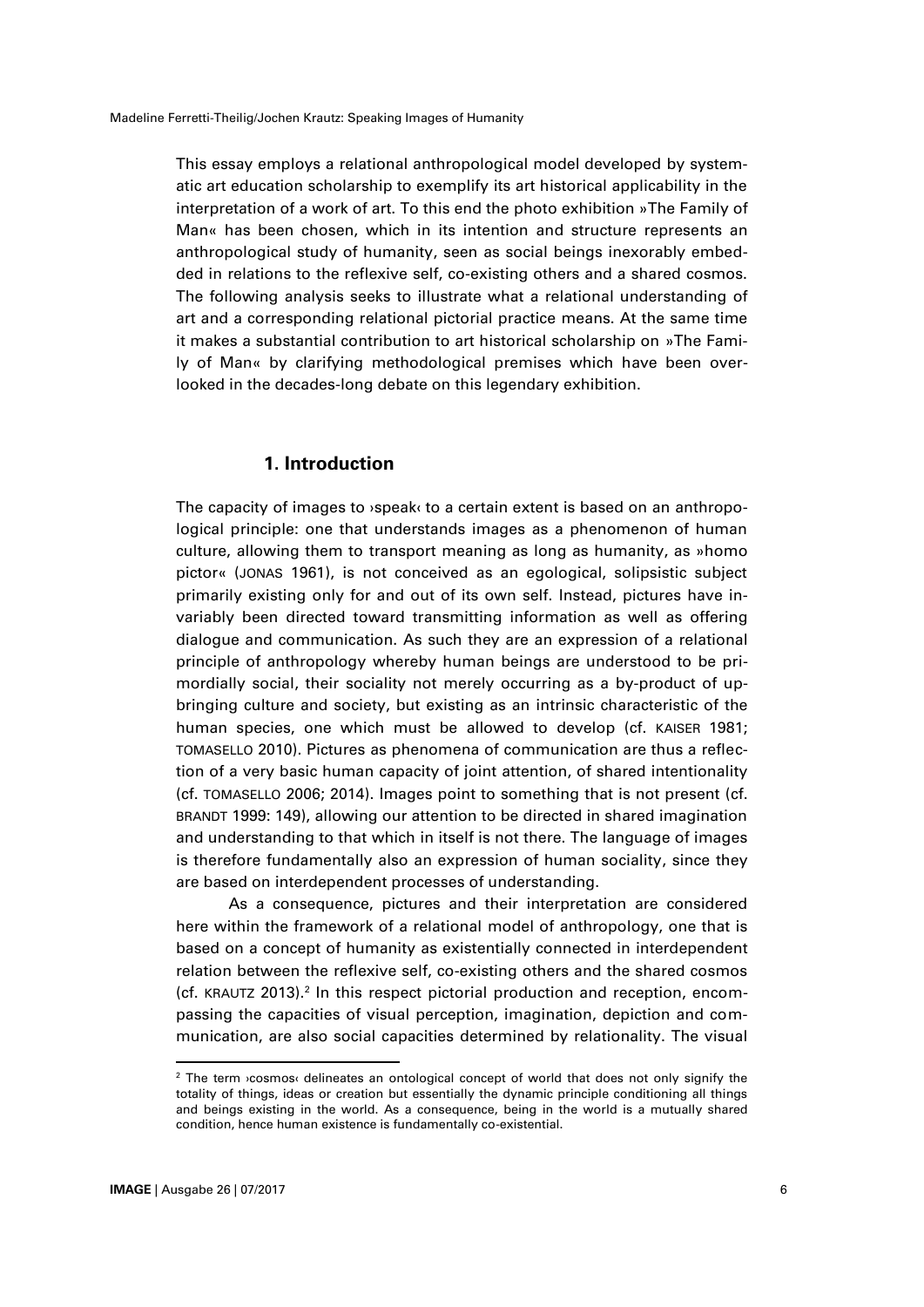language of imagery is therefore a relational practice, a vibrant social performance in which levels of meaning are constituted and participated in on the basis of shared culture and history. Pictures are not closed entities brought forth by an egological subject, nor are they completely appropriated subjectively. Rather they are understood as part of a social practice of communication carried out through processes of deixis and mimesis, thus are based on acts of demonstration and imitation which guide understanding (cf. SCHNEIDER 2016). As a result, communication is made possible by the development of mutually shared imagination that in a sense has been ›cooperatively established‹ (cf. SOWA 2015; see also 2013).

Recent art education research has incorporated the above into a model of relational anthropology in which the human person, existing as reflexive self and co-existing other in a shared cosmos, is endowed with faculties of perception, imagination, representation and communication that are understood as anthropological faculties of image production and reception defined by cultural and historical circumstances (cf. KRAUTZ 2013; 2015a).



Fig. 1:

Co-existential relational anthropology and the human faculties of image production and reception (KRAUTZ 2015b: 104)

This essay takes up the above beyond its art educational scope to outline a fundamental aesthetic model which places relationality at its very core, providing the basis for interpreting works of art. Using the example of »The Family of Man« exhibition, in its intention and structure directly reflecting the very anthropological principles discussed above, $^3$  it is argued that the photographic images in »The Family of Man« effectively and paradigmatically ex-

 $3$  The exhibition itself played an important role in the origins of this research as a basis for clarifying fundamental issues of art education (see also KRAUTZ 2004a; 2004b).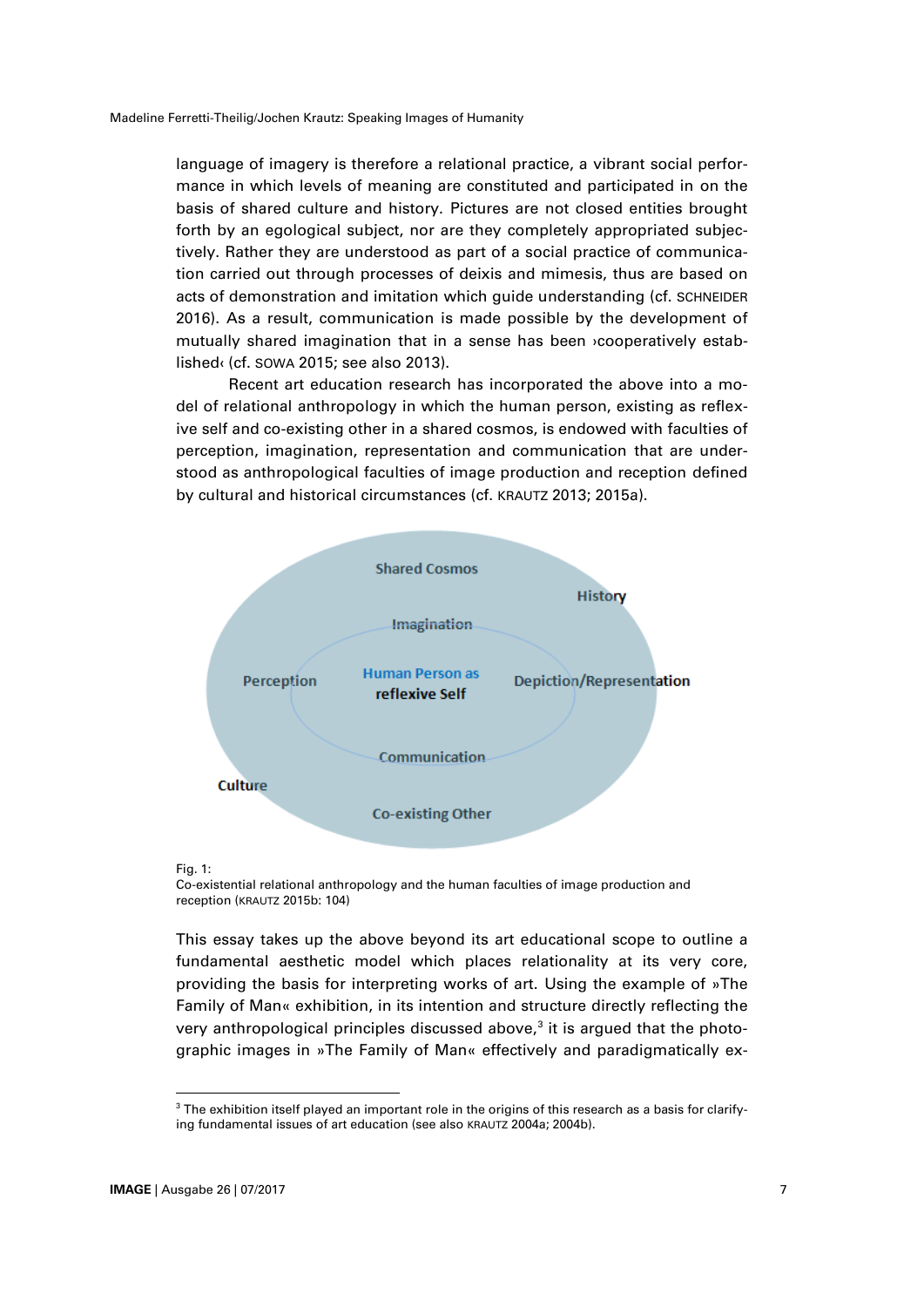emplify an understanding of art, images and humanity itself as relational, showing *ad oculos* what relational aesthetic practice actually signifies. As a consequence, this essay will contribute towards an art historical understanding of the exhibition's essential structure and intention more deeply as well as to clarifying various theoretical misconceptions that have clouded research over the past decades. Moreover, the formal art historical image analysis supplied in this essay will illustrate how the photographs are brought to ›speak‹ through aesthetic and curatorial means, making deictic-imaginative communication possible across cultural boundaries. Consequently, the special nature of »The Family of Man« exhibition lies in the very didactic nature of its organization, which closely corresponds to the anthropological model developed here. Because of this, some fundamental questions can be raised about art's potential to acknowledge and resonate with our basic social nature in a way that underscores the role pictures play in promoting social consciousness. The »Family of Man« exhibition therefore seems to particularly reflect pictures' potential to further a sense of humanity and sociality by their ability to encourage a process of visual dialogue based on anthropological principles and one that is ethical in scope. 4

For this purpose a few anthropological and systematic clarifications as well as an outline of the exhibition is needed before an exemplary analysis is placed within the context of the discourse on »The Family of Man« and its methodology is substantiated. For the analysis itself a small photo sequence of the exhibition has been chosen to provide practical exemplification of the issues raised above.

## **2. Sight Instead of Speech**

That sight is occasionally superior to speech with respect to understanding the essence of humanity is illustrated in an excerpt written by the Stoic philosopher Lucius Annaeus Seneca in his »Moral Letters« to a fictional student Lucilius. In it Seneca outlines his concept of what is essentially a natural law ethic conceiving morality not as a positive assertion necessitating verbal instruction but rather as originating from mankind's primary sociality and thus fundamentally accessible through empathetic perception:

Nunc ecce altera quaestio, quomodo hominibus sit utendum. Quid agimus? Quae damus praecepta? […] Quare omnia quae praestanda ac vitanda sunt dicam, cum possim breviter hanc illi formulam humani offici tradere: omne hoc quod vides, quo divina atque humana conclusa sunt, unum est; membra sumus corporis magni. Natura nos cognatos edidit, cum ex isdem et in eadem gigneret. Haec nobis amorem indidit mu-

<sup>&</sup>lt;sup>4</sup> The inextricable correlation between art, ethics and pedagogy is outlined in KAUSCH 2007 and its dissolution in modernism questioned.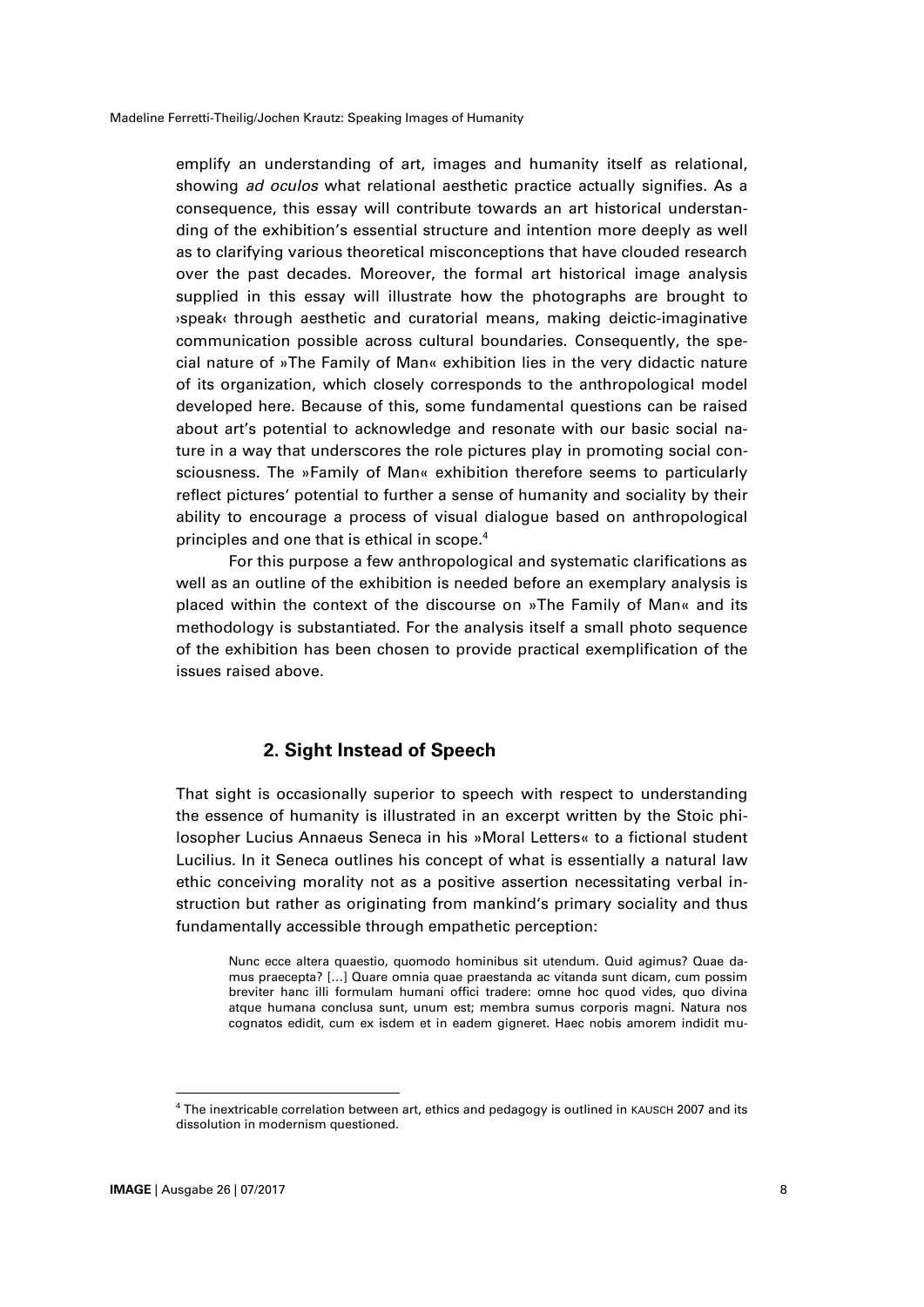tuum et sociabiles fecit. […] Ille versus et in pectore et in ore sit: homo sum, humani nihil a me alienum puto. (SENECA, ep. 95,51-53)<sup>5</sup>

Based on this, humanity is not a verbally imparted, cognitively recognized dimension but a quality already fundamentally established in man's own social nature: It becomes evident in empathetic perception where the visible aspect of humanity *speaks* itself and does not need to be verbally communicated. It is predicated on the person involved seeing herself innately as part of what is being seen, not detaching herself from the other or her world but being an engaged, viewing participant. In this sense sight is a social practice. It is relational and connects the self with co-existing others and the shared cosmos. It occurs within a social dimension based on a shared imagination of humanity as a whole (MEIER 2016). $^6$ 

This thought has been traceable throughout the »two-and-a-halfthousand-year-old discourse« (WELZEL 1990: 8; see also MESSNER 1966: 35), which slowly evolved over the course of western history with regard to identifying ethical principles through natural law. This discourse has been guided by the idea that basic ethical insights into the dignity and worth of the human person have been ›written on the heart‹, as Waldstein states in reference to Paul's Letter to the Romans (2,15) (cf. WALDSTEIN 2010). These insights are discernible through the voice of conscience, which has been acknowledged as an instance of moral authority since the Enlightenment. From this the conviction emerged that ›all members of the human family‹ are endowed with inalienable rights, ultimately leading to the United Nation's *Universal Declaration of Human Rights* in 1948. The first Article of the Declaration summarizes the idea as follows: »All human beings are born free and equal in dignity and rights. They are endowed with reason and conscience and should act towards one another in a spirit of brotherhood«. <sup>7</sup> The moral imperative stated here is not one by imposition but rather extends from humanity's own power of reasoning and conscience, hence is a product of mankind's social nature, from its ability to achieve immediate insight through observational discernment, as Seneca stated two thousand years ago.

Recent research in the human sciences has provided substantial corroboration underpinning humanity's primordial sociality premised by the natural law tradition (cf. KRAUTZ 2015c). According to this research, *homo sapiens'* sociality is a product of their evolution, hence it is part of their very

 $\overline{a}$ 

<sup>&</sup>lt;sup>5</sup> »Then comes the second problem, - how to deal with men. What is our purpose? What precepts do we offer? […] All that you behold, that which comprises both god and man, is one – we are the parts of one great body. Nature produced us related to one another, since she created us from the same source and to the same end. She engendered in us mutual affection, and made us prone to friendships. […] Let this verse be in your heart and on your lips: I am a man; and nothing in man's lot do I deem foreign to me.« Please note the last sentence of this quotation has evidently been paraphrased by the visitor quoted at the beginning of this essay, underscoring Seneca's import.

 $6$  This essay impressively presents his empirical study of the development of moral imagination and image expression among children and youths in which the anthropological necessity to contribute to *emendatio rerum humanarum* is explained and illustrated. <sup>7</sup> http://www.un.org/en/universal-declaration-human-rights/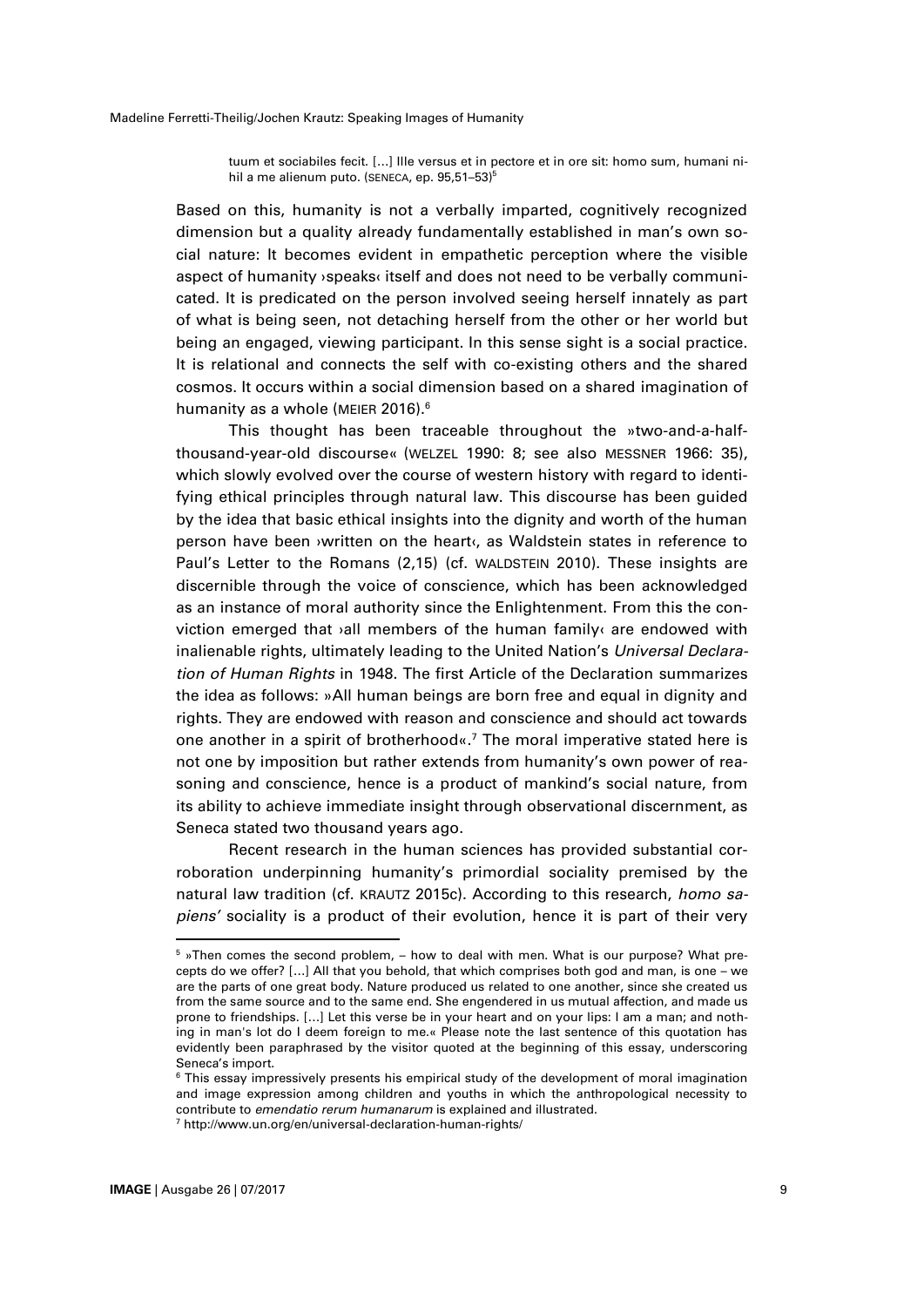nature (cf. TOMASELLO 2010). This fact has equally been established as a primary characteristic by various fields of research, including developmental psychology, depth psychology, attachment theory research, moral psychology and pedagogy, etc. (cf. FUCHS 2013; KAISER 1981; WILSON 1994).

Appearing most relevant to this article's context is the insight provided by moral education research which has established that the development of a person's morality depends on forms of imaginative and imitative empathy (cf. PLÜSS 2010), therefore on observation, imagination and representation by means of deixis and mimesis. This shows once again that observation, imagination and artistic representation must be considered relational in principle and intrinsically based on communicating social dimensions of meaning.

## **3. Humanity as Staged Photographic Presentation**

The core idea of human sociality and relationality as the basis of an ethical approach to humanity was also seized by Edward Steichen in his exhibition »The Family of Man«, first opened at the Museum of Art, New York in 1955. His point of reference, however, was the topical historical event marked by the establishment of the United Nations and its concomitant Universal Declaration of Human Rights in 1948. Steichen's presentation of 504 photographs from all over the world, taken by professional as well as amateur photographs, establishes a visual expression of humanity's fundamental potential for solidarity based on universally shared, existential experience. <sup>8</sup> By means of photo sequences arranged according to an innovative exhibition architecture, basic themes such as love, birth, childhood, religion, relationships, empathy, also injustice, war, calamity and suffering are presented as basic human experiences which could therefore also be understood across cultural borders: Based on mankind's innate sociality, these experiences are therefore

<sup>8</sup> Steichen's approach mirrors to a great extent the *vexistential goals* of mankind formulated in modern Natural Law theory. Johannes Messner describes them as follows: »Wir können diese Zwecke so umschreiben; die Selbsterhaltung einschließlich der körperlichen Unversehrtheit und der gesellschaftlichen Achtung (persönliche Ehre); die Selbstvervollkommnung des Menschen in physischer und geistiger Hinsicht (Persönlichkeitsentfaltung) einschließlich der Ausbildung seiner Fähigkeiten zur Verbesserung seiner Lebensbedingungen sowie der Vorsorge für seine wirtschaftliche Wohlfahrt durch Sicherung des notwendigen Eigentums oder Einkommens; die Ausweitung der Erfahrung, des Wissens und der Aufnahmefähigkeit für die Werte des Schönen; die Fortpflanzung durch Paarung und die Erziehung der daraus entspringenden Kinder; die wohlwollende Anteilnahme an der geistigen und materiellen Wohlfahrt der Mitmenschen als gleichwertiger menschlicher Wesen; gesellschaftliche Verbindung zur Förderung des allgemeinen Nutzens, der in der Sicherung von Frieden und Ordnung sowie in der Ermöglichung des vollmenschlichen Seins für alle Glieder der Gesellschaft in verhältnismäßiger Anteilnahme an der ihr verfügbaren Güterfülle besteht; die Kenntnis und Verehrung Gottes und die endgültige Erfüllung der Bestimmung des Menschen durch die Vereinigung mit ihm« (MESSNER 1966: 42).

While the last goal mentioned by Messner is specific to Christian Natural Law theory, all other existential objectives mentioned have similarly been defined as anthropological universals in today's human ethological research, for example cf. FORSTER 2012.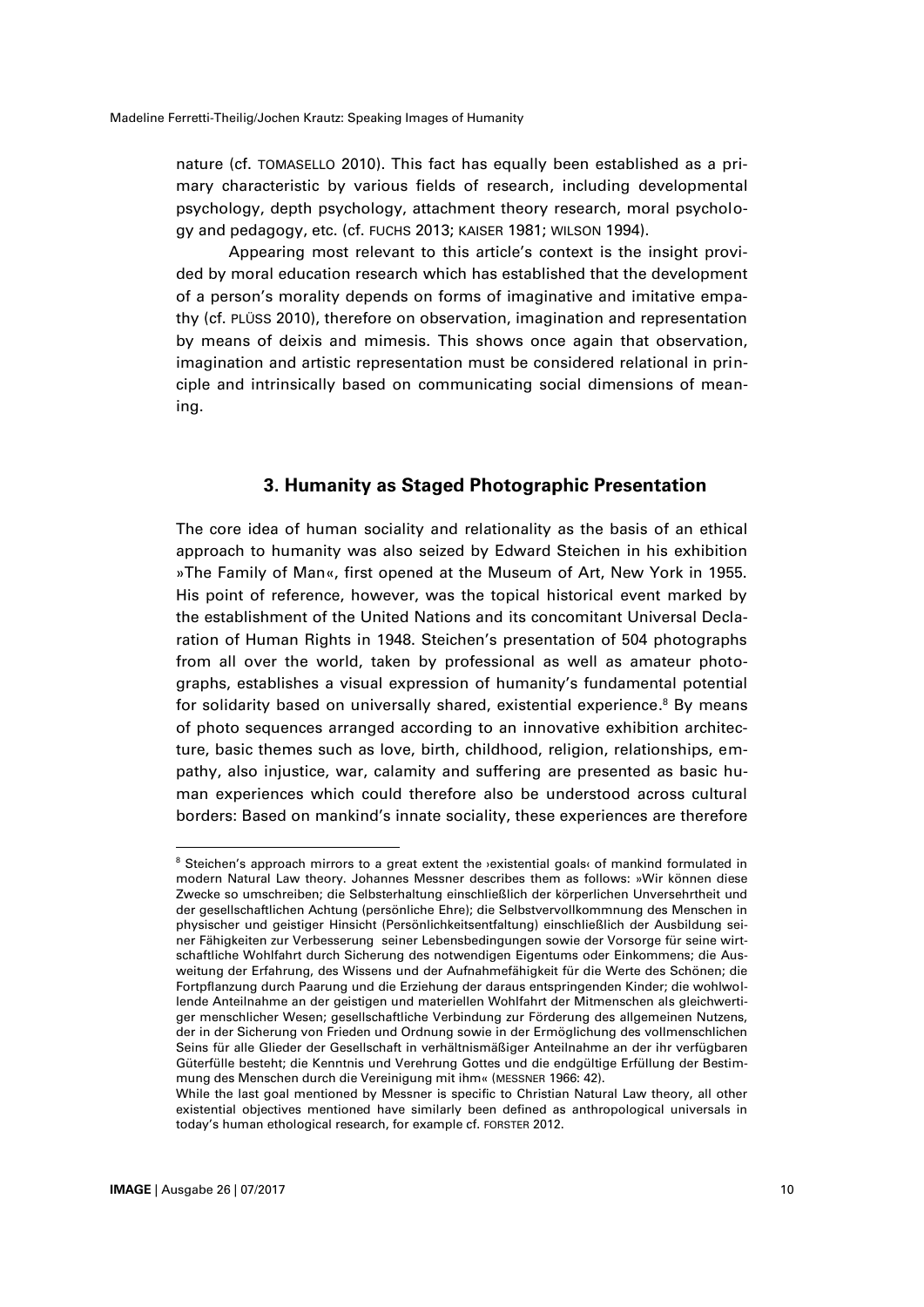equally evident to all human beings in the sense of Seneca. Taken together, the photo sequences emphasize human dignity and mankind's innate potential to establish a more peaceful and just future through the mutual recognition of fundamental rights and needs. As such it also represents a visualization of the principles formulated in the Universal Declaration of Human Rights as well as its natural law basis (cf. AZOULAY 2011; KRAUTZ 2004b $^{\rm 9}$ ).

As a consequence, Steichen's exhibition can be considered to provide, in aesthetic form, a demonstration of Seneca's moral instruction: As a work of art it evidences human commonality at humanity's most existential points of life. Seeing the photographs allows persons to experience mankind as a *i* amily‹ consisting of members who, without exception, are endowed with dignity and rights, rights which are not merely conceded in positive statements of law but which are based on man's own social nature, hence on the more fundamental dimension of the human condition. Because of their own nature, which they share with other human beings, persons viewing the images are responsive to the experiences the photographs transport. As a result, the images require sociality and relationality to initiate a process of mutual resonance, as pictorial language refers back to a shared pre-lingual state which becomes activated through sight.

This points to a very significant *condition of reception* which should not be ignored: Pictures in the exhibition only ›speak‹ when the beholder allows herself to be addressed on the level of human resonance. Steichen's photographic sequences require the viewer to enter the exhibition as a reflexive self, as co-existing member of a shared cosmos. This entails allowing oneself to engage in a process of emotional resonance, imaginative empathy and mimetic reference as well as identification with human commonalities visible in the images (cf. KRAUTZ 2004b; see also HORKHEIMER 1989). As a consequence, activating the viewer's sociality is the basic condition for deicticimaginative communication: The viewer must therefore *permit* herself to be shown something as well as actively apply her powers of social imagination, without which the images do not ›speak‹ to her.

### **4. Relational Dimensions**

Precisely because of the exhibition's content as well as its dialogical form it is possible to illustrate the relational dimensions characterizing deictic-imaginative communication. These dimensions are complex and interdependent, which becomes clearly evident in the exhibition. As a result, »The Family of Man« is a paradigmatic example of a relational work of art by which the fundamental relational aspects of pictorial language, including its complexities, can be demonstrated.

<sup>&</sup>lt;sup>9</sup> Although Azoulay does not take direct reference to the ideas propounded here.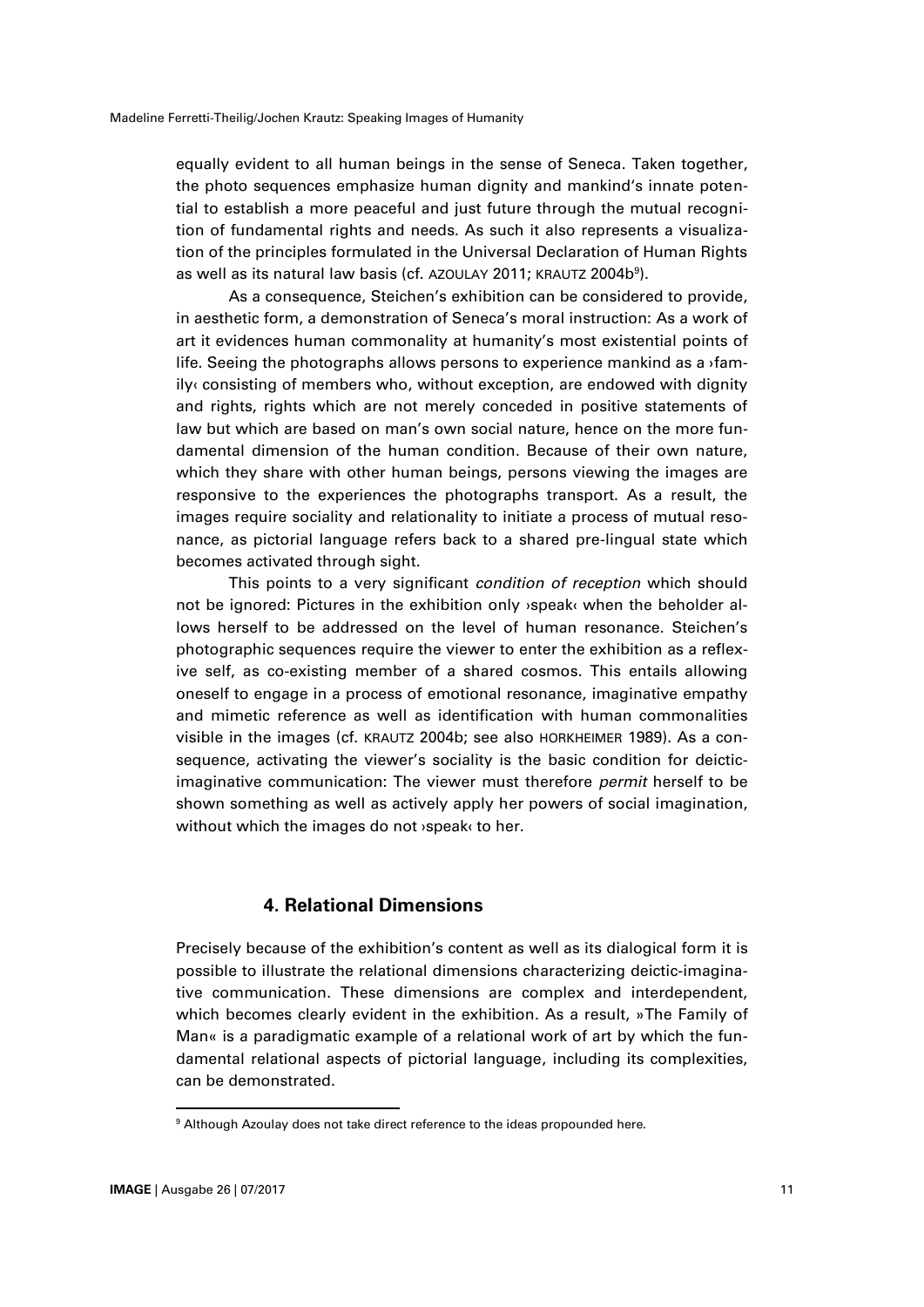It must be emphasized that the concept of relational art and aesthetics propounded here does not follow the definition provided by Nicolas Bourriaud. His term ›relational‹ (as critics correctly note) is diffusely applied to encompass certain participatory, performative and cross-boundary works of art of the 1990s (cf. BOURRIAUD 2002). Although Bourriaud is aware that every artwork ultimately represents or creates relationships and thus can be considered relational (cf. FELDHOFF 2011: 140), Bourriaud concentrates in particular on those works using places and spaces of social gathering to initiate »temporary micro-communities« (BOURRIAUD 2001: 39) that may provide alternative impulses to counteract the ›crushing‹ of communities and ›commodification of social relations« in today's capitalistic societies. These works of art »highlight social methods of exchange, interactivity with the onlooker within the aesthetic experience proposed to him/her, and communication processes, in their tangible dimension as tools for linking human beings and groups to one another« (BOURRIAUD 1996). According to Bourriaud, art's function is to deliberately create specific encounters between people (see also FELDHOFF 2011: 141).

In contrast, the term ›relational‹ does not denote interventions in societal processes through staged, diffusely intentioned and open-ended encounters, but describes an anthropological model of intellectual and emotional relatedness pertaining to the ethical dimension of human dignity. It is therefore not important whether visitors to the exhibition actually speak to or engage with each other as in the former sense. Rather, »The Family of Man« is geared toward establishing imaginative, intellectual and emotional relations based on inner connectedness in the sense of a principally shared life. A shared life, according to Helmut Pape in his reference to the philosopher Rainer Marten, describes a sense of togetherness not based on physical proximity, but on experiencing and perceiving human presence. It is through this sense, through the perception of the presence of others as well as through being experienced and perceived by others, that identity is formed. The shared presence and perception provides purchase and hold (MARTEN 1988: 27), it connects as well as detaches in proximity and with respect:

Denn, positiv bestimmt, vollzieht sich Lebensteilung allein mittels des Erlebens der wechselseitigen, spiegelnden Gegenwart eines anderen Menschen. [...] Diese Erfahrung ist so minimal wie grundlegend. Sie ist grundlegend dafür, dass wir ein eigenes Selbst bilden und weiterformen. Denn unser Selbst wird geformt, wenn sich Menschen als Gegenüber anderer Menschen erfahren und wahrnehmend sich von anderen als wahrgenommen vorfinden.<sup>10</sup> (PAPE 2016: 12; see also MARTEN 1988 and PAPE 2013)

As a result, the relational aesthetic model exhibited by »The Family of Man« is, in contrast to Bourriaud's concept, more concretely outlined: Shared life as

 $10$  >Since shared life, positively determined, is fulfilled only through the experience of mutually mirroring the presence of another person. […] This experience is as minimal as it is fundamental. It is fundamental to establishing and developing one's own sense of self. Because our self is formed when we experience ourselves in counterpart to others and find that in perceiving them, we too are being perceived.‹ (translation M.F.-Th./J.K.).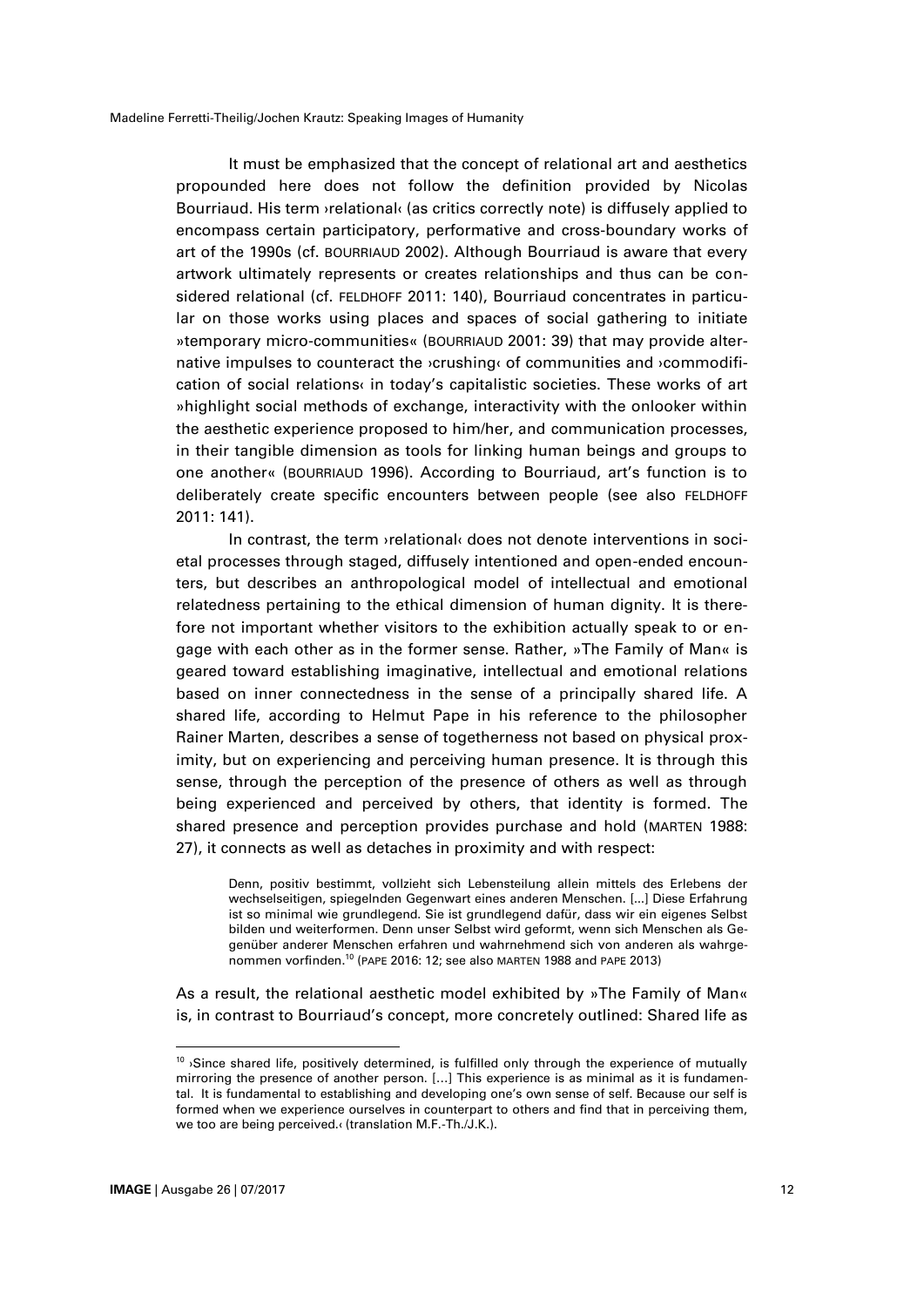›the experience and perception of the presence of others‹ is conveyed and made possible here through photographic images. Being mirrored by the image on view is neither a tautological nor egologic experience because the exhibition – as will be demonstrated in the photo sequence analysis below – has been conceived to initiate an emotional educational process promoting humanity's natural sociality and morality and thus possibly impacting society on some level, which was Steichen's intention.

Hence relationality is understood here as an anthropological factum of human sociality in the sense that an interdependence of relations between the dimensions of self, others and the cosmos exists (cf. KRAUTZ 2013). This non-egologic idea of the human person conceives of human existence as »Sein-in-Beziehungen« (›existence-in-relationships‹) (FUCHS 2008: 283) in particular. A dialogical understanding of the human person as existing exclusively within a relational interplay of reflexive self, co-existing others and the shared cosmos thus also conceives of culture and history, society and politics not as sociological categories of roles and distances, but in personalist terms, as manifestations of human intellectual and emotional inter-relations and interdependencies that become culturally and historically defined and specified.

Within this context therefore, a relational aesthetic not only understands certain forms of art, but art and pictures in principle to be oriented toward dialogue and communication, toward perceptive sight and the desire to share and participate in dimensions of meaning (see also SCHNEIDER 2016). As a result, art is a fundamental reflection on the *imeaning* of the visible (cf. KRAUTZ 2004a), otherwise it would be meaningless as an expression of human culture. Moreover, photography in particular, as a medium of greater potential proximity to our shared reality, offers specific means of realizing the existential and relational dimensions of self, others and cosmos that correspond to the relational model propounded here (see also KRAUTZ 2014). As a consequence, the role of the original, but lonely, artist is relativized in the sense that works of art, images, exist like the artist herself in correspondence to a culture and history that is shared and stands necessarily in reference to the work created – whether negatively or positively.

Bourriaud's concept of relational aesthetics does overlap with the one outlined here marginally in that the autonomous and elevated status of the artist and her artwork is relativized. In »The Family of Man« the individual image and photographer also takes second place to the general exhibition concept, which also takes precedent over Steichen's role as curator-artist. Often criticized as de-contextualizing the autonomous photograph and negating its original authorship (cf. SCHMIDT-LINSENHOFF 2014: 94), in this context and in view of the contemporary relational aesthetic theory, Steichen's concept appears modern and up-to-date.

The various levels or dimensions of relationality reflected by »The Family of Man« exhibition's pictorial language can therefore be summarized as follows: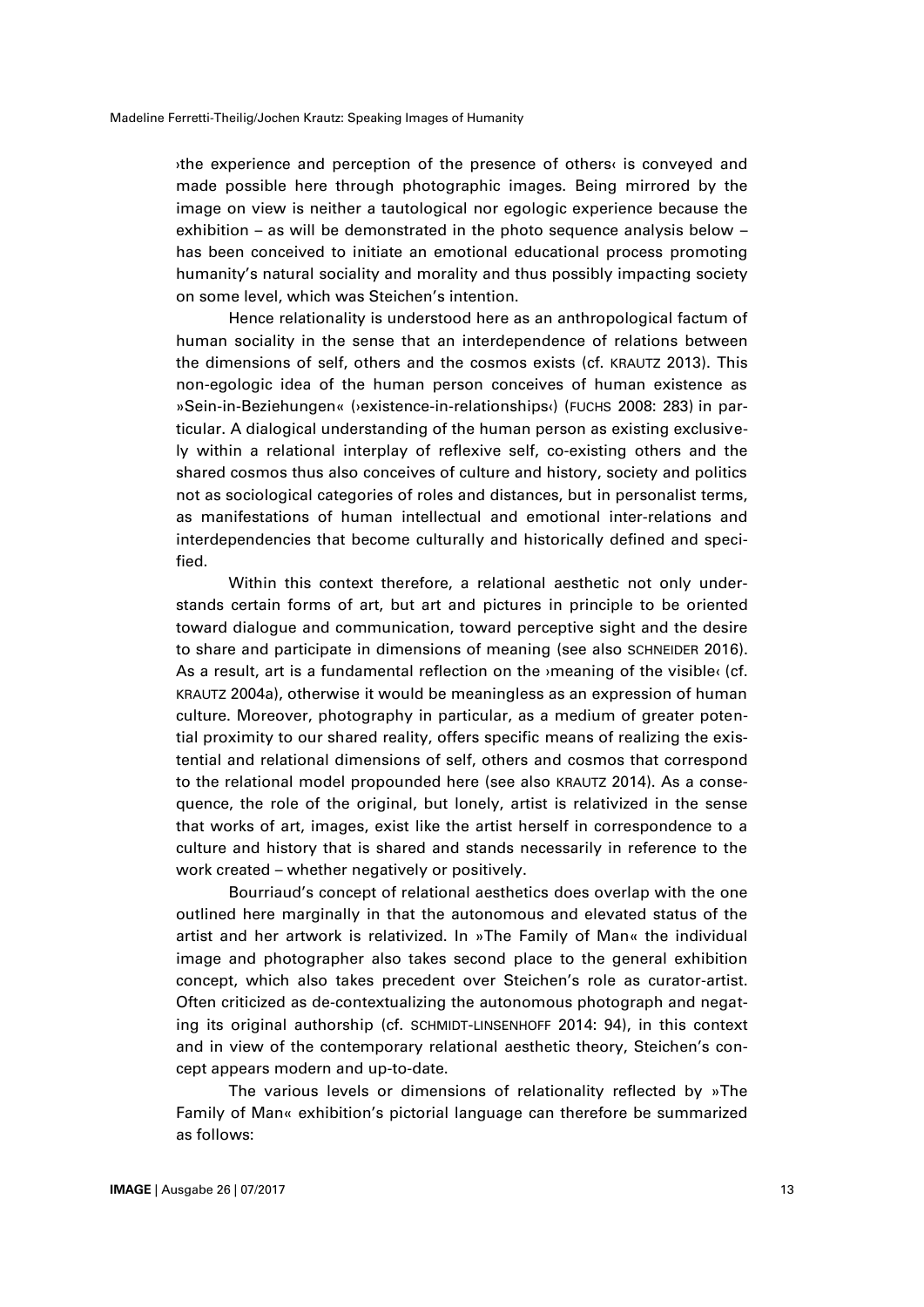- First, the exhibition assumes *human sociality* as the prerequisite and condition for reception and appropriate interpretation: Only those who understand themselves as fundamentally social human beings and hence effectively approach the images with a sense of ›shared life‹ are able to comprehend the photographs' meaning. Without identification and empathy understanding the photographs becomes impossible.
- Steichen subsequently creates a highly *complex formal system of image relations*, thus establishing relationships between individual photographs. <sup>11</sup> These image correlations are underscored by a spatial installation concept. The photographs therefore not only correlate on a two-dimensional but also three-dimensional plane. Spatial references are created by variables of perspective depending on the viewer's position as well as by unconventional hanging techniques, thereby creating the possibility of a complex web of meaning.
- In this regard, *an intensive spatial interaction between viewer and the images* is promoted that, while structurally organized through Steichen's composition, only produces levels of meaning through a personal process of perception, contemplation and participation.<sup>12</sup> The fact that this process does actually take place and the manner in which it takes place can be reconstructed in reactions and comments by exhibition visitors which have shown little variance since the show's first opening in 1955 (Centre national de l'audiovisuel, 1994- 2010; Office of Public Affairs, 1955; United States Embassy in Mexico, 1955). They show that while relations created between images and viewers vary according to individual and cultural perspective, the anthropological core the images impart continues to be understood and acknowledged independent from these.
- Hence, although every photograph as well as the exhibition itself is embedded within a *cultural and historical context* in which it was created and understood, and while it is also the product of an author with specific intentions, these contexts take second place to that which mutually binds them, hence to a non-historical, trans-cultural dimension. Moreover, the exhibition's own historicity and cultural context is further relativized by its reference to a more fundamental dimension of

 $^{11}$  Cf. on the narrative character of image relationships in principle KRAUTZ 2004a, ch. 4.

<sup>&</sup>lt;sup>12</sup> Recently Kerstin Schmidt argued the exhibition's spatial concept to be relational (Conference from 19-20 June 2015 in Castle Clervaux titled »The Family of Man in the 21st Century: Reassessing an Epochal Exhibition«). However, Schmidt's conclusion of a »relational humanism« differs from the photo-sequence analysis provided here in that, in contrast to Schmidt, it is argued that not the space is responsible for creating relations but rather Steichen's spatial orchestration is reflective of an anthropological relationality and thus promotes its visibility in a specific manner. Schmidt's argument may lead to the same conclusion – based on the theory of place – however, does not effectively acknowledge the anthropological basis Steichen himself premised and endeavored to illustrate.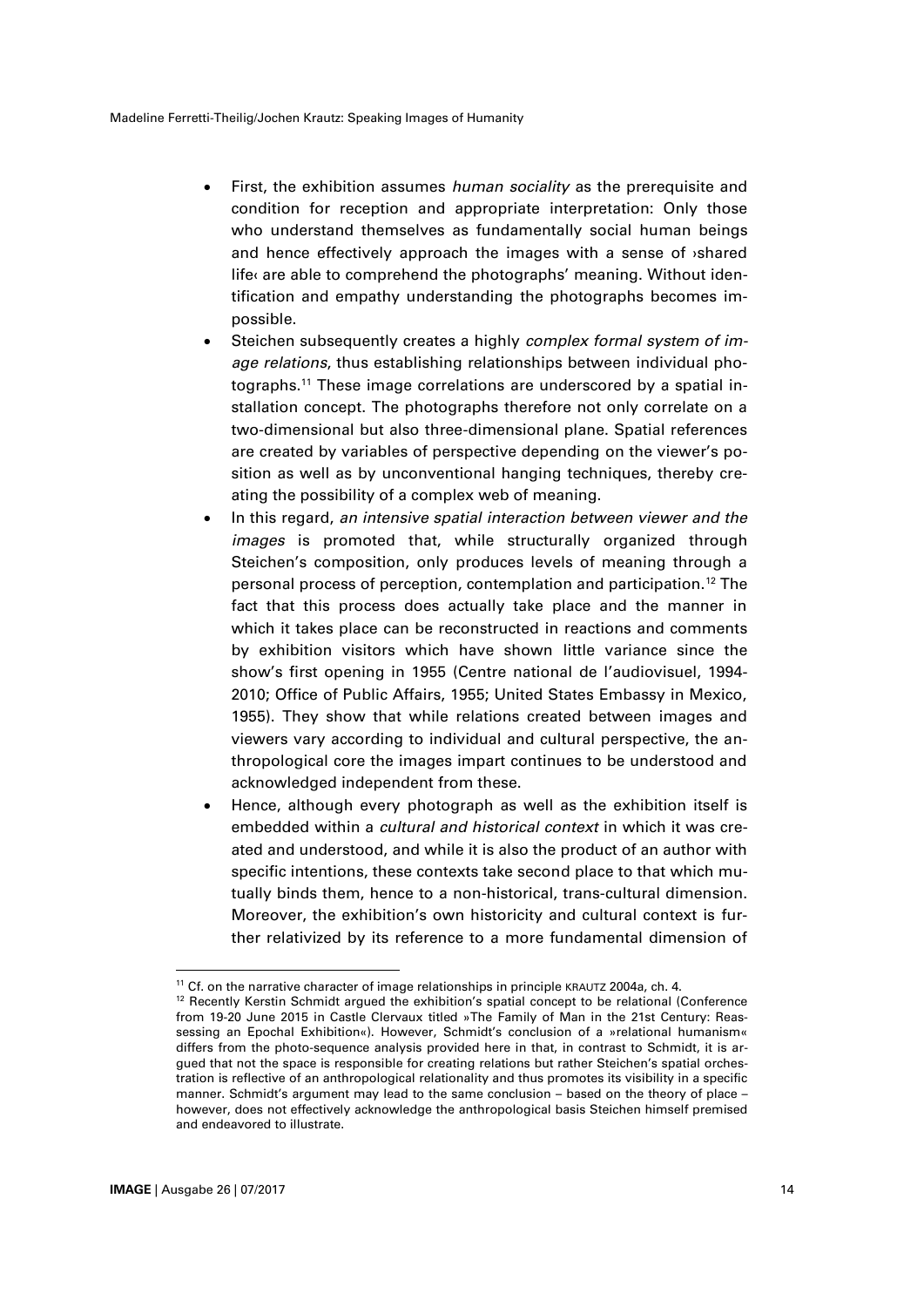anthropological commonalities which, rather than being nonhistorical, in actuality extend far beyond cultural variations of historical time: These commonalities are not just hundreds or thousands of years old but are rather a product of more than two million years of human evolution (see also TOMASELLO 2006; 2010; 2014).

## **5. Errors of Discourse and Methodological Conclusions**

It is astonishing that the exhibition's evident relational dimension has been misjudged by the academic critique in principle from the very beginning. A decisive factor in this was Roland Barthes' polemical short essay published in 1956 <sup>13</sup> in which he condemned the exhibition lock, stock and barrel for representing a bourgeois myth. His main point of criticism refers to the exhibition constructing a static human nature and promoting a sentimental a-historical myth maintaining the anti-emancipatory status quo. For Barthes, not a universal nature but history, history that mankind constructs itself, determines the condition of humanity. Barthes' premise consequentially negates the anthropological basis outlined above and turns against a two-and-a-halfthousand year-old philosophical tradition, against an acknowledged historical achievement in the form of the Declaration of Human Rights, as well as against recent research in the human sciences<sup>14</sup> – and in particular against what the exhibition itself makes evident. <sup>15</sup> Barthes' critique provided an interpretation which has been perpetuated in variation for over fifty years and which not only has refused to acknowledge Steichen's intent but also has ignored the pictorial sequences themselves (cf. BACK/SCHMIDT-LINSENHOFF 2004). Only recently tentative attempts have been made to think beyond Barthes' apodictic opinion.<sup>16</sup>

Not only has this misconception stemmed from as yet un-reflected historical-materialist assumptions, but since Barthes' critics have also obviously continued to refuse to fulfill the most basic condition of reception established above: i.e. viewing and reflecting on the images in the sense of ›shared life‹, or as a social being and fellow human; to allow for emotional resonance and a contemplation of one's individual life and what it means to be human. Attempting to create an inner detachment before entering the exhibition, where proximity and identification are necessary conditions, makes

 $\overline{a}$ 

<sup>13</sup> Originally published in 1956 in *Les lettres nouvelles* as »La grande familie des Hommes«. For the english version cf. BARTHES 2012.

<sup>&</sup>lt;sup>14</sup> Which at that time were also in part public knowledge.

<sup>&</sup>lt;sup>15</sup> In this respect it is significant that doubts have been raised whether Barthes even visited the exhibition, cf. GUITTARD 2006: 130.

<sup>&</sup>lt;sup>16</sup> International Conference »The Family of Man in the 21st Century: Reassessing an Epochal Exhibtion« in Castle Clervaux from 19-20 June 2015.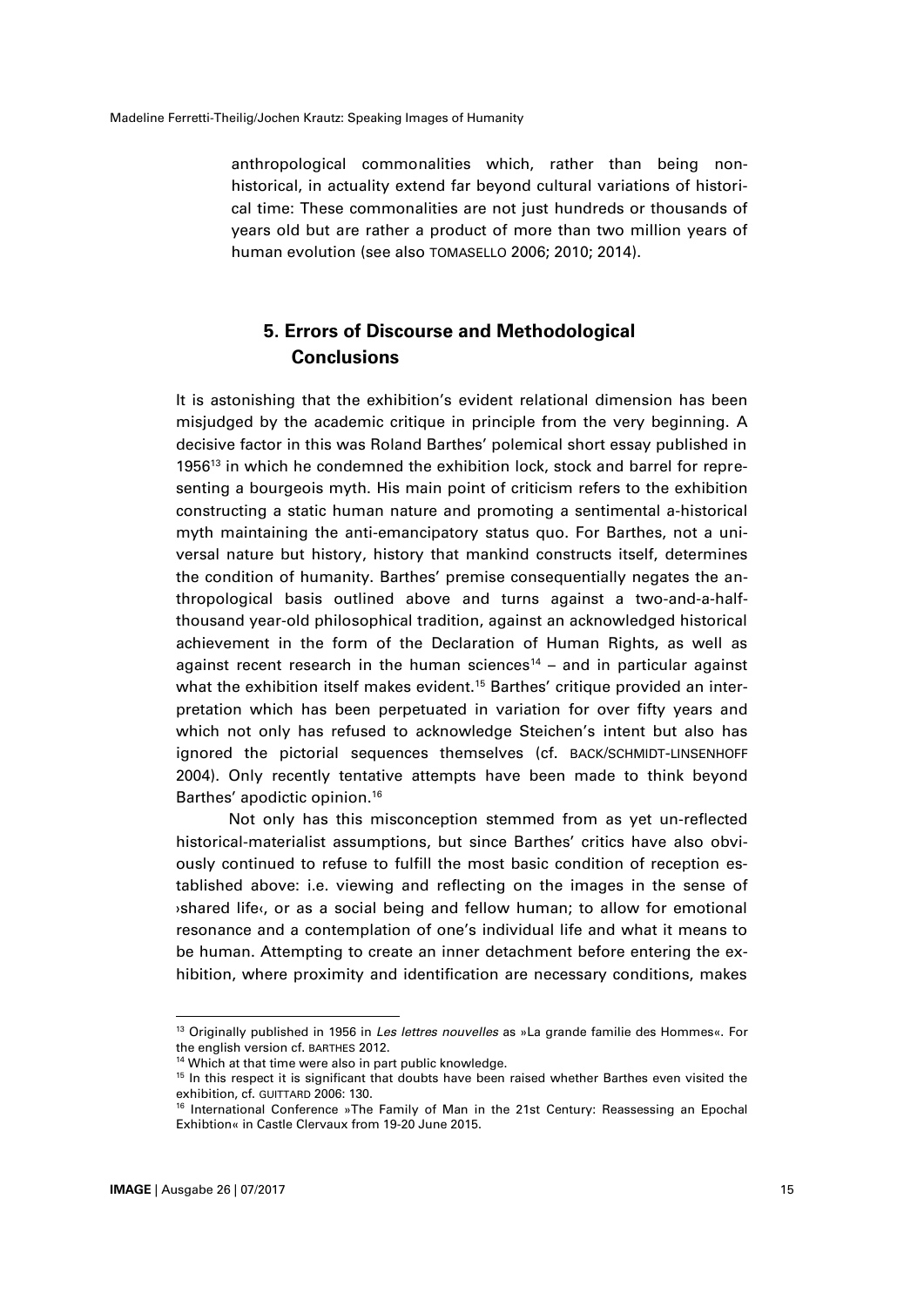it impossible to understand what the images represent. <sup>17</sup> In this regard Barthes' critique and those that follow him are essentially based on a methodologically inadequate approach which also evinces not only a deficient conception of art and images but also of the idea of humanity Steichen attempted to portray. Critical reflection of the exhibition without emotional resonance and participation deprives objectivity its basis.

What is implied here is that—in particular a *v*critical $\epsilon$ , apostrophizing scholarly approach must detach itself from the object of examination. Taking one's self out of the equation, however—as the instance where emotional and intellectual resonance takes place—truncates the very instrument of understanding. Art historical hermeneutics has recognized this in the past as a significant methodological problem: »Durch Ausschaltung des Subjekts kommt man nicht zur Sache, sondern zu einer schlechten Objektivität« (BÄTSCHMANN 2001: 114).<sup>18</sup> It is precisely this flawed objectivity, one that overlooks the nature of the images, which is reflected in the decades-long discourse on »The Family of Man«. 19

Moreover, hermeneutics as a theory of understanding is capable of differentiating between *subjectivity* (as avoidable bias and arbitrariness) and *objectivity* (as the appropriateness of the gained insight with respect to its object), in contrast to the purely scientific concept of *universal validity* in the sense of a statement's objectified applicability at all times, which obviously cannot be achieved here and is not even worth achieving in this context (cf. DANNER 1998: 54f.). The education sciences, as primarily dealing with human understanding, has also pointed to the cynicism involved when a refusal to become involved in the pedagogic situation is made: »Die Sicht vom Außenstandpunkt […] ist eine fiktive und oft zynische. Wir nehmen teil am Leben; es ist uns nicht fremd. Auch wenn wir beobachten, erleben wir keine Metaperspektive, sondern erreichen höchstens einen höheren Reflexionshorizont« (FAULSTICH 2013: 207).<sup>20</sup> Just as the three steps of experience, interpretation and understanding can be perceived as a fundamental pattern of learning

l

 $17$  This inner detachment – forced objectivity in a sense – was often created by reading Barthes' text, which was considered seminal, *before* going to the exhibition. As a result, visitors, already inoculated and theoretically informed, entered the exhibition space and, maintaining respective emotional detachment from the images, came necessarily to this conclusion (cf. for a particularly outstanding example, cultural anthropologist ANTWEILER 2007: 224f.).

<sup>18 ›</sup>Eliminating the subject does not lead you to the object, but only to flawed objectivity‹ (translation M.F.-Th./J.K.).

<sup>&</sup>lt;sup>19</sup> This position does not deny the validity and significance of critically examining the role the exhibition played in the context of US propaganda after WWII. It is, however, an essential position in evaluating the impact this propaganda may have had: Were Steichen's show just a demonstration of ›the American way of life‹ it would be inconceivable to understand why so many were willing to visit the exhibition in Hiroshima as victims – and witnesses – of that exceedingly destructive form of US imperialism. Obviously, the exhibit transmitted an overriding humane message which did not fulfill an imperial claim. This message may have appropriated by the US for a time to establish its image as sole defenders of ›peace‹ and ›human rights‹, yet a detailed analysis would illustrate how this effect may not be substantiated in the exhibition.

<sup>&</sup>lt;sup>20</sup>  $\sqrt{1}$  The view from outside [...] is a fictitious and often cynical one. We take part in life; this is not something foreign to us. Even while observing we do not experience a meta-perspective but attain at most a higher horizon for reflection‹ (translation M.F.-Th./J.K.).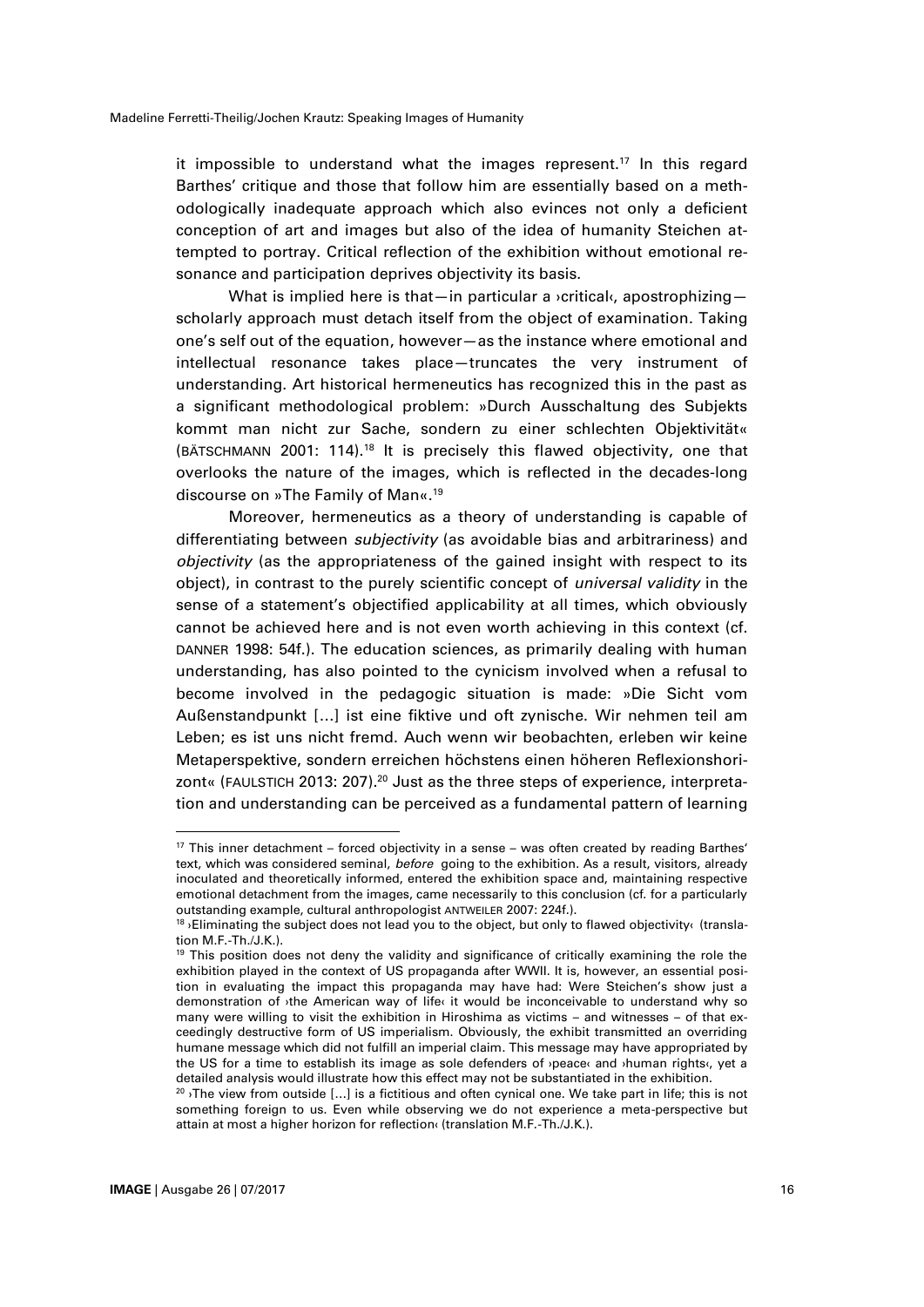(cf. FAULSTICH 2013: 68), they can also be applied here as the fundamental pattern for reading images adequately. An objectified stance must be acquired through reflection and is not attained through the scholar's mere emotional detachment from the object of examination. Similar to a learning situation, when dealing with images in a scholarly context the subject and object are vitally intertwined so that each insight carries the stamp of the one whose insight it is (cf. DANNER 1988: 23). 21

In short: Eliminating one's own sociality as a condition of reception necessarily leads to flawed conclusions in all fields of scholarship dealing with the human person, carrying further negative consequences. Interestingly enough, popular reception of »The Family of Man« has from the very beginning never suffered from the same issues of detachment of modern scholarship: People visited, and have continued to visit<sup>22</sup> the exhibition in the spirit of ›shared life‹ and thus have intuitively understood the essence of Steichen's core intention. In this regard, visitor reactions as well as those by children and youths are highly relevant to scholarship on the exhibition (see also KRAUTZ 2004; 2008). And these have been consistently similar since 1955. One example is provided by a boy scout in a letter written to Edward Steichen in 1956 on the catalogue to the exhibition:

It was a very good idea to make this book about everyone in the world. It makes me feel like I live in one big neighborhood where I know everybody or in one big family, like you said, the family of man. Man means women and children, too, as well as men; it means all people everywhere.<sup>23</sup>

In another example, one sixth-grade student summarized an art class project he participated in on »The Family of Man« in 2007 where students were asked to create their own photographs for an exhibition:

The most important thing for me was for people to see themselves as well and not only others in the pictures. I would explain ›The Family of Man‹ like this: It's an exhibition that connects people, that shows that all people are equal and that these are not just pictures. The photos in my group should connect people too and not just be pictures, but speak to them so they know how people think in situations like that. (KRAUTZ/OTT 2008: 13, translation M.F.-Th./J.K.) 24

<sup>&</sup>lt;sup>21</sup> The original reads »in jede Erkenntnis der Erkennende mit eingeht«. ›Each insight carries the stamp of the one whose insight it is‹ (translation M.F.-Th./J.K.).

 $^{22}$  »The Family of Man« has been permanently installed and open to the public at Castle Clervaux, Luxemburg since 1994.

<sup>&</sup>lt;sup>23</sup> With thanks to Eric Sandeen, Wyoming, for bringing our attention to this letter which he discovered in the course of his own research on »The Family of Man«.

<sup>&</sup>lt;sup>24</sup> The original reads: »Das Wichtigste für mich war, dass die Leute auch sich und nicht nur andere Leute in den Bildern sehen. Ich würde ›Family of Man‹ so erklären: Es ist eine Ausstellung, die Menschen verbinden soll, die zeigen soll, dass alle Menschen gleich sind und dass es nicht nur Bilder sind. Die Fotos meiner Gruppe sollen die Menschen auch verbinden und nicht nur Bilder sein, sondern zu ihnen reden, dass sie wissen, wie Leute in solchen Situationen denken.«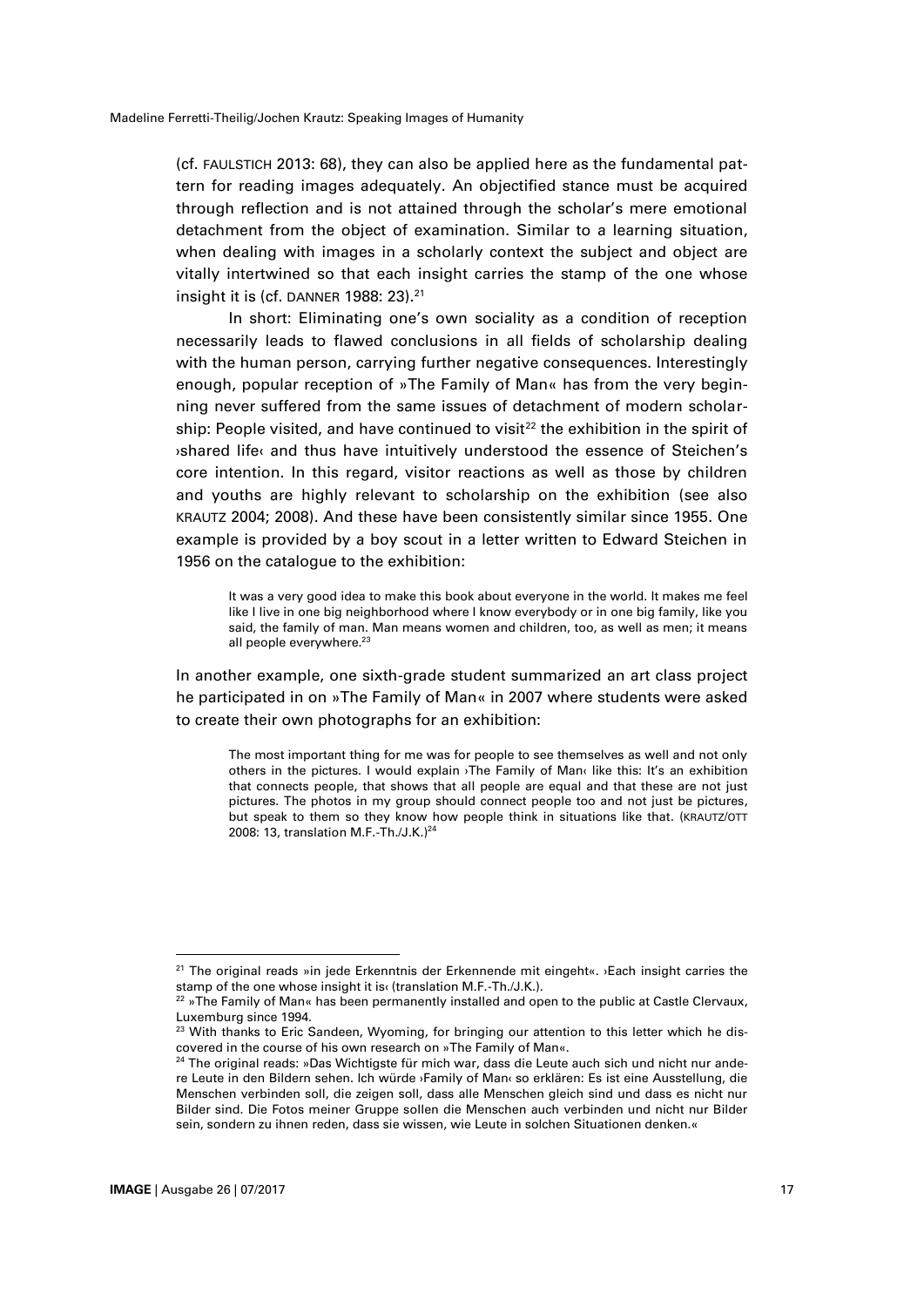## **6. Exemplary Analysis: The Relational Language of Images**

In the following, a less complex sequence from »The Family of Man« exhibition has been chosen to exemplify the relational pictorial model discussed above.<sup>25</sup> Although addressing a small sequence, the following will nevertheless provide a concise description, analysis and interpretation of the images to illustrate how dimensions of relationality are visibly constructed and the kind of reactions these are intended to create.

The photo sequence selected for this analysis actually contradicts the anti-emancipatory character the exhibition has often been accused of. Diffusely titled »Rebels«, this section addresses humanity's desire for autonomy, its intrinsic struggle for freedom, and the forces defying the attainment of these goals, be they specifically political, economic or general in nature. The sequence is divided into two parts (see fig. 3 and 4), each of which will initially be analyzed separately and subsequently brought together in a final comprehensive context. The photographs in this sequence are examined as a *hyperimage*<sup>26</sup> in which the images form a complete unit, the formal composition of which generates dimensions of meaning under which individual photographs are subsumed.<sup>27</sup>

 $\overline{a}$ 

 $25$  Due to historical as well as methodical considerations, the analysis is based on the original installation at the Museum of Modern Art of 1955 since this most clearly reflects Steichen's exhibition concept. Steichen created the exhibition with a specific architectural plan in mind at MoMA, which the succeeding global venues tried to adapt to the best of their abilities but naturally were not able to replicate it in detail.

 $26$  Thürlemann (2013) examines the Western art historical tradition of collating otherwise autonomous pictures in complex units to transport a particular intention or meaning. According to Thürlemann »ein hyperimage [besteht] aus autonomen Bildern, die in einem kreativen Prozess zu einem neuen Bildgefüge zusammengestellt werden und so einen Sinn generieren, der nicht als bloße Addition verstanden werden kann. Die hyperimages sind wie die Bilder (images), aus denen sie zusammengesetzt sind, selbst Bedeutungsträger eigener Geltung und können, wie ihre Bausteine, als Sinngefüge analysiert und auf die Regeln ihrer Zusammenstellung hin befragt werden« (THÜRLEMANN 2013: 8).

 $27$  On the photo-theoretical principles of this form of visual narrative cf. KRAUTZ 2004a, ch. 4, 6.3.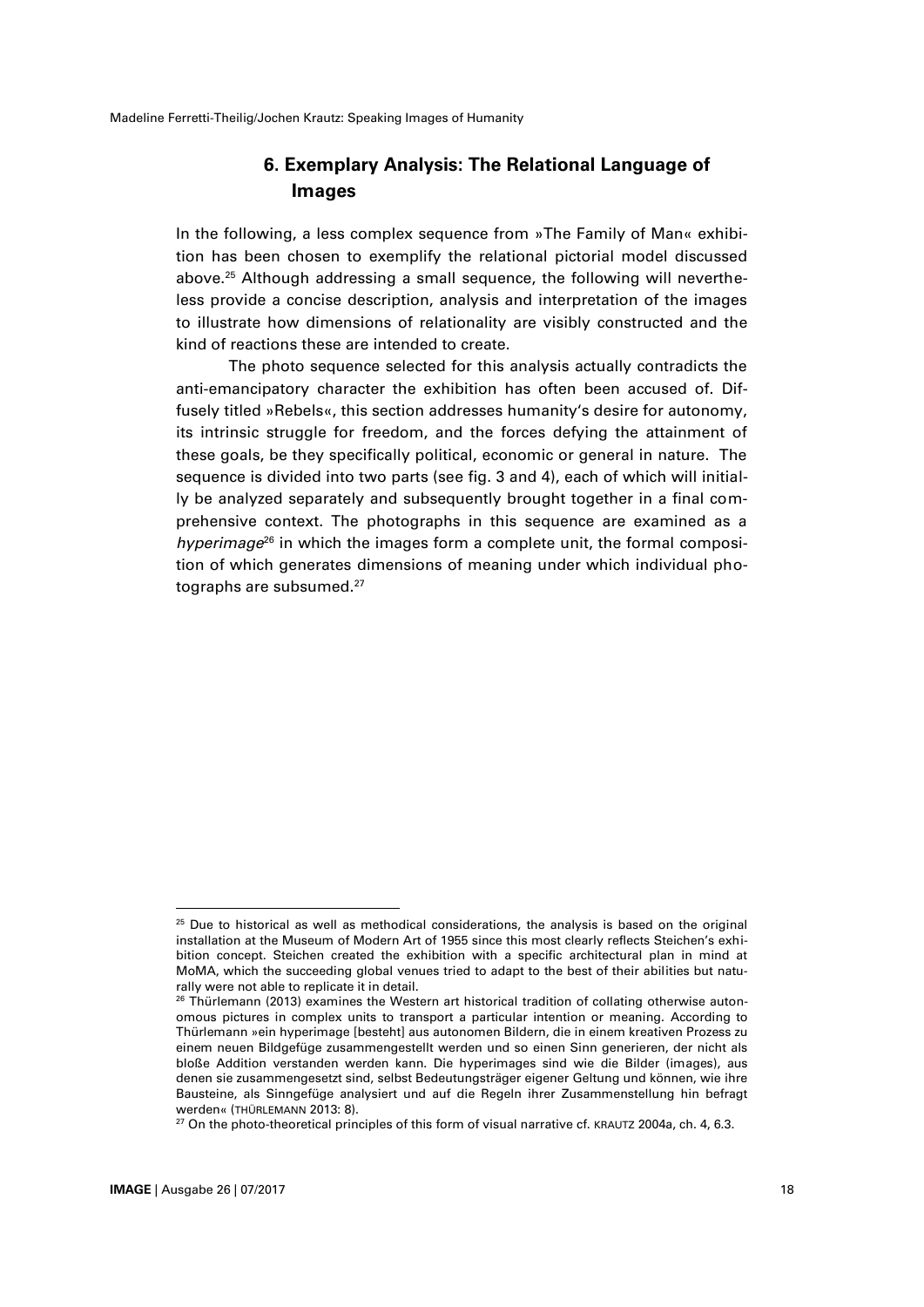

Fig. 2: Rebels, Part 1, Photo Rolf Petersen, © 2015. Digital image, The Museum of Modern Art, New York/Scala, Florence



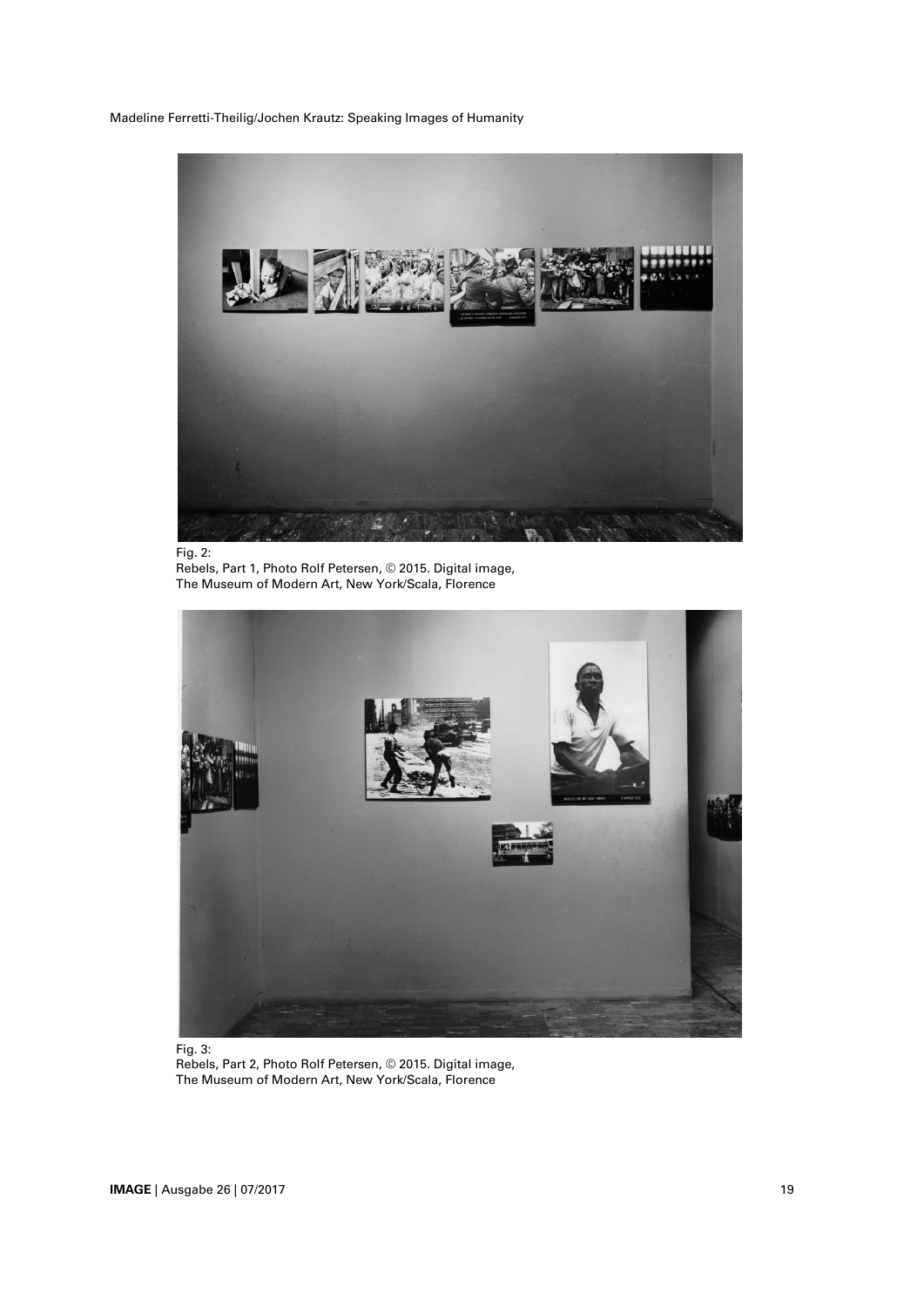In the first part of this sequence Steichen presents six photographs<sup>28</sup> equal in height and placed in a horizontal line that ends abruptly at the corner of an intersecting wall to the right (fig. 3). The first photograph on the left is of a small child who, stuck between a chair and table leg, is struggling to crawl out of her predicament. Obviously, the toddler's strong exploratory desire is being overwhelmingly obstructed: she cries. A similar motif is portrayed in the photograph following it; in this case the child's condition seems to be of a more existential nature. Evidently disadvantaged, she looks skeptically out from behind a wooden barricade as well, fixating the viewer who seems to be looking in from outside. Here the child carries an air of despair and resignation not found in the former. Where before the obstacle in question represents an everyday object of normal life, the wooden barricade in the second image becomes symbolic of a plight not caused by any fault of the child herself. Further to the right another wooden beam is repeated in the third photograph, this time intertwined with barbed wire, keeping Korean women imprisoned behind its menacing structure. Their dramatic gestures are indicative of protest, their faces show desperation. Since it is unclear what has caused their protest, whether social, political or other reasons are involved, it is their great need that stands out foremost. In the subsequent photograph two German police officers are trying to push back a crowd of people attempting to get hold of British care packages. Surging forward, the crowd is being forcefully held back by the barrier of intertwined arms the policemen have formed. Directly beneath the photo a small plaque has been placed carrying a quotation from the Bhagavad-Gita: »the mind is restless, turbulent, strong and unyielding […] as difficult to subdue as the wind«. The next picture on the right depicts a group of Chinese standing in line, their bodies so closely crushed together that many have stretched their arms out to withstand the immense pressure from behind, fiercely determined to hold on to their position in line, despite the threat of becoming fatally crushed. The situation these people are confronted with seems dire and existential enough to court serious bodily harm.

All images presented are marked by conditions of unrest, worry and desperation where the individuals depicted are caught in some form of conflict or another. Only the last photograph in this sequence appears to lack this element. On closer look however, the row of passengers sitting and waiting in what appears to be a station concourse, their baggage piled in front of them, seem to be frozen in position, also caught within a crosspiece network of light and shadow thrown upon them by light streaming through a barred window on the opposite wall. Evidently a photograph of immigrants<sup>29</sup>, the image captures the ambivalence of an uncertain future, their resignation in the face of

<sup>&</sup>lt;sup>28</sup> From left to right: Wayne Miller, USA; Marion Palfi, USA; Michael Rougier, Korea; Ralph Crane, Deutschland; Henri Cartier-Bresson, Shanghai (China); Carmel Vitullo, USA.

 $29$  The baggage have been labeled with NCWC (National Catholic Welfare Conference) stickers, the social Catholic organization also engaged in helping immigrants relocate to the United States (cf. PETIT 2008). This identifies the people in this photograph as immigrants.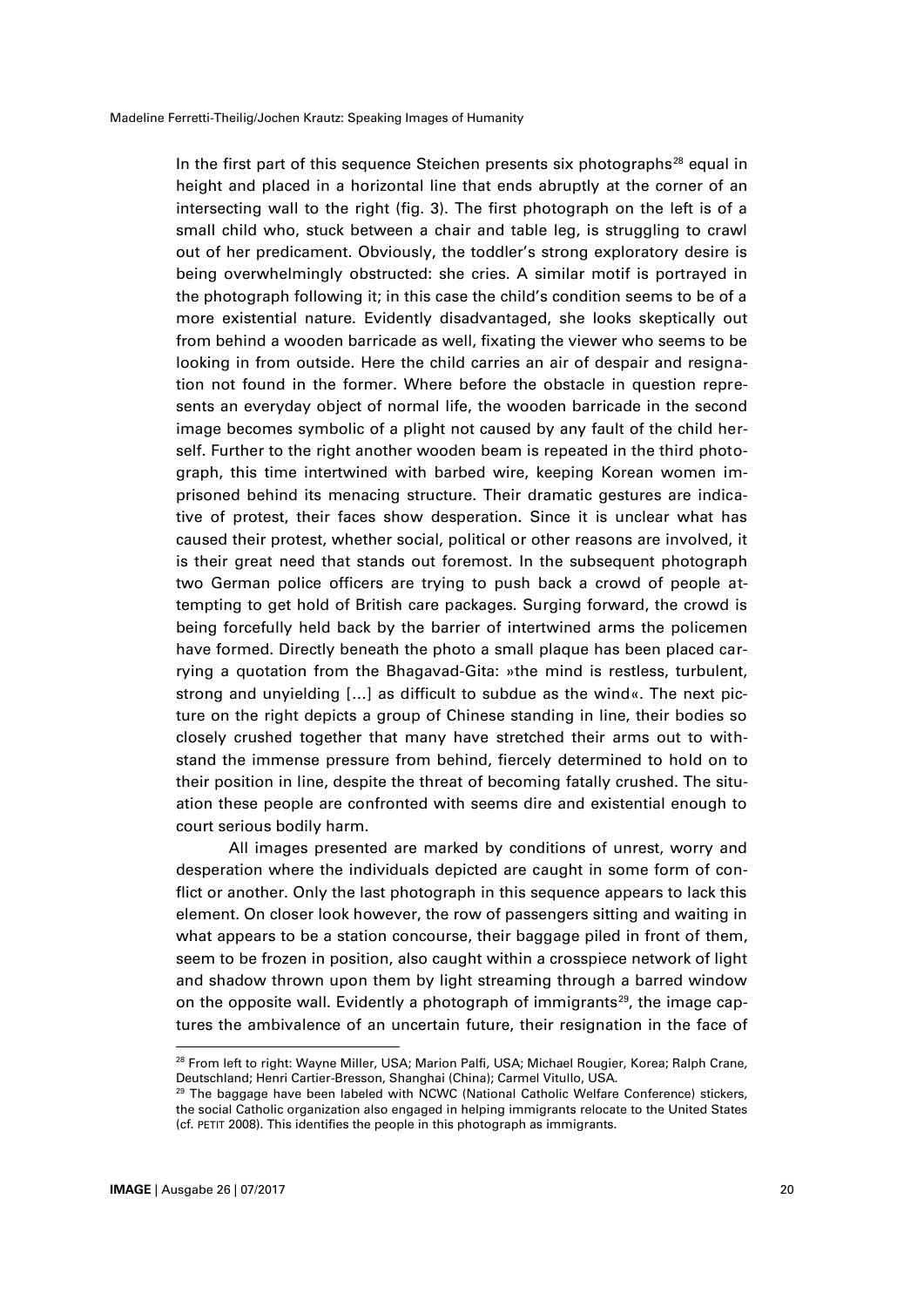the economic, social or political conflict that forced them to leave their homes, as well as the hope that propels them towards a new destination.

The overall compositional structure of the sequence also reflects the same conflicting dynamic evident in each individual image. An impression of movement for instance is created by the placement of the sequence slightly off center on the wall, making the images appear to shift toward the right in synchronization with our reading behavior. This movement is, however, also abruptly obstructed by the intersecting wall, forming a decisive barrier to the visual flow (fig. 5). Compositional elements connecting the images further reinforce this flow: The line formed by the angle of wall in the background of the first image is continued in the second by the floor line behind the child sadly observing us. In turn, the diagonal formed by the restraining wooden slat in this image's lower right corner is taken up in the next picture by a Korean woman's hand at its outer left edge. In like manner, the arm cropped at the right edge of this same photograph is visually extended by an arm pressing onto the back of one of the policemen in the next image. Further, across this central picture's surface an undulating line can be drawn along the policemen's shoulders before it flattens out in the arm of the last policeman to the right, pointing to the horizontal press of bodies in the next photograph, its linearity repeated in the last image by the seated passengers illuminated within the grid of shadow and light. Where compositionally this image brings this sequence to a halt at the intersection of walls, on a content level its representation of waiting passengers also underscores the sense of arrested movement.

Seen as a whole, the spacing between the photographs creates a sense of vertical, as opposed to horizontal movement, which is particularly reiterated in the tighter spaced light patterning of the last image of this sequence. The strong interplay of light and dark evident in the photographs further reinforces the sequence's rhythmic formal structure and contributes to the dynamic of the visual experience: In the first four pictures the main motifs alternate in contrasting poles of light and dark (i.e. the image of the toddler is light, the sad child's face in the next is dark, the Korean women are dressed in light dresses, the policemen are presented in dark uniform, etc.), while in the remaining photographs this interplay of light and dark is more fractured just as the light patterning in the last image is a more fractured reflection of the sequence's vertical rhythm.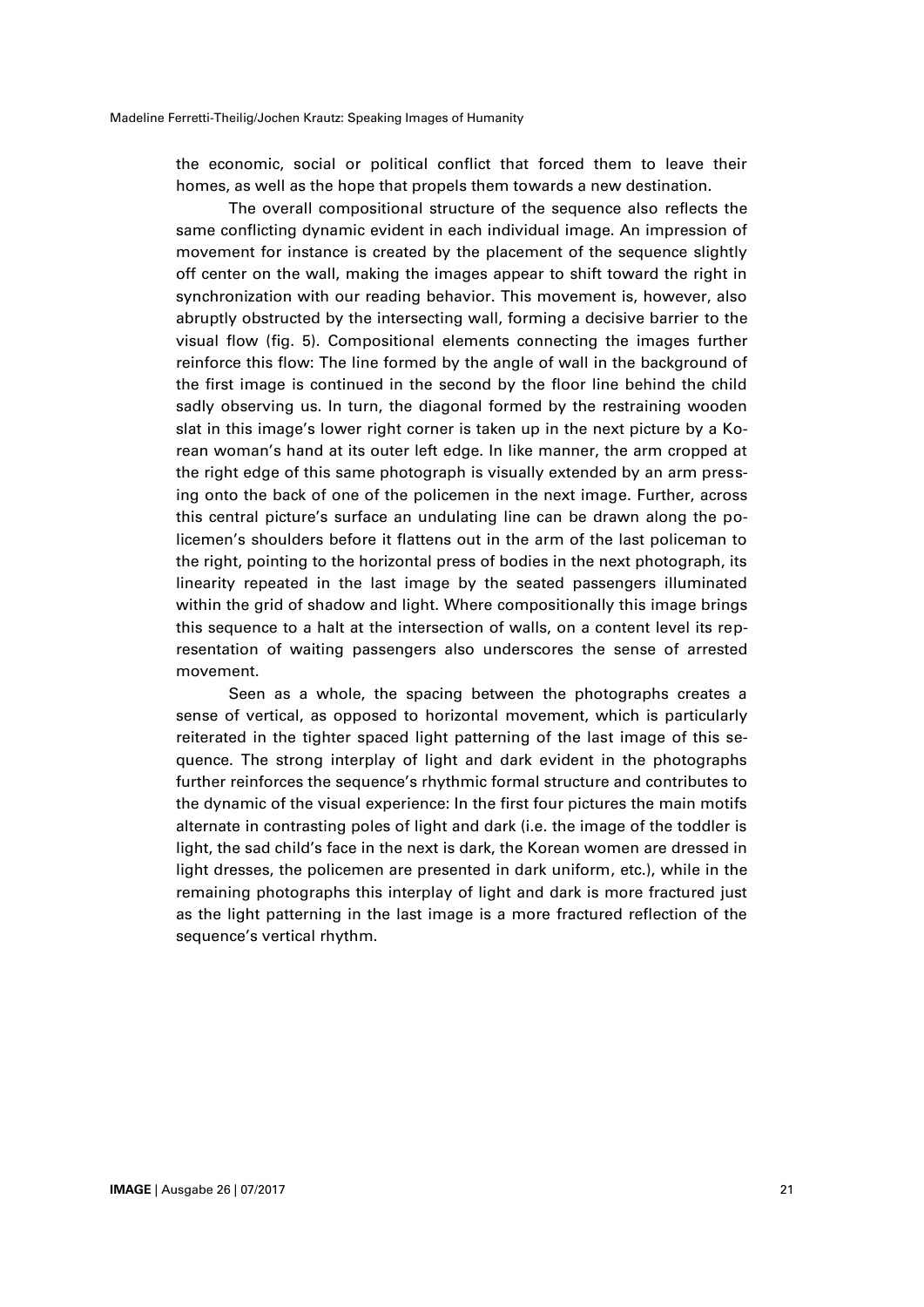

Fig. 4:

Compositional structure, part one of »Rebels«, Photo: Rolf Petersen, © 2015. Digital image (Detail), The Museum of Modern Art, New York/Scala, Florence

Additional structural aspects supplement the idea of opposing dynamics: As already mentioned, the visual progression from left to right comes to an abrupt stop at an intersecting exhibition wall. Moreover, the placement of a dark-colored quotation plaque under the central image in the series provides this photograph with greater optical emphasis, further restraining the flow of movement toward the right. A closer view additionally reveals that there is a shift in the figure-ground relationship in this particular photograph. In comparison to the images on either side where the action is primarily situated on the central or posterior image planes, here the figures almost completely take up the front and central space to press further outward. As a result, the intense pressure exerted by the crowd, which the police are struggling to withstand, is emphasized on a compositional level: The sequence's linearity thrusts out toward the viewer, stretching it away from its intended rightward movement.

Because of the visual emphasis given to this image, the viewer's attention also lingers on the quotation directly below it. As a result, the viewer automatically feels encouraged to reflect on possible correlations between the photographs and text, and to interpret the sequence as a comprehensive unit. For instance, because of the various degrees of distress, disharmony or conflict, and confinement reflected in all of the photographs in this section, the quotation here may be interpreted to express a genuinely human desire as well as evident dissonant and unresolved struggle to be free and to attain economic as well as existential security.<sup>30</sup>

The last picture of waiting immigrants thus brings part one to an end almost as a punctuation mark would a sentence. Due to its position and content, it also forms an important contextual bridge between this first section of

 $30$  See also footnote 22 and the existential purposes – »existentielle Zwecke« – formulated by Messner.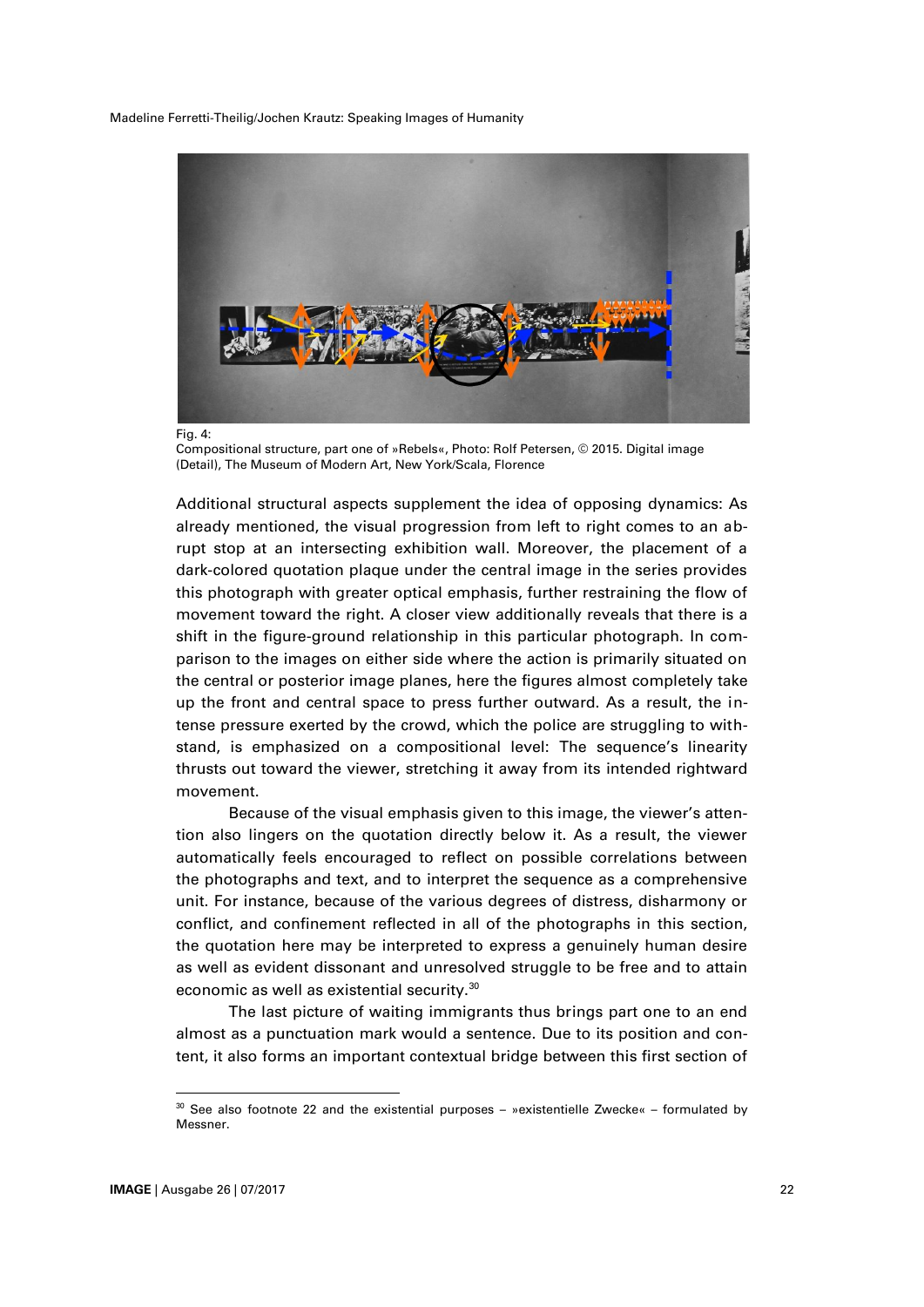»Rebels« and the next (see fig. 4). Although it may seem to lack the agitation or dissonance evident in the others, tension is particularly generated here by the fact that the passengers are stuck—at least for the time being—in an ambivalent situation, reinforcing the idea of a suspended journey. Yet, since the passengers depicted are sitting in the dark, illuminated only by light streaming through an opposite window and capturing them within a starkly contrasting latticework, a sense of drama is created, providing a strong symbolic moment: The light patterning takes on the appearance of a string of shining windows, the kind a train would produce as it passes through the dark night, creating a specter of hope that the ambivalence and unresolved conflicts represented by the preceding images will, at one as yet undefined point in the future, be overcome.

Tentatively fortified with the idea of hope, viewers are visually guided to the next image group on the adjoining wall, comprising the last three photographs of the »Rebel« sequence<sup>31</sup> (fig. 6). This in turn opens a threedimensional space encompassing the viewer. The pronounced gap between the first and second parts of this sequence functions as a receptionaesthetical prompt to connect both sections and ›fill in the blank‹ by inserting contextual relevance between them (see also SCHNEIDER 2016). The most obvious characteristic of the three photographs in this second section is that, besides being varied in size, they are arranged in the form of an inverted triangle. The tip of this triangle is defined by the smallest image, in landscape format, of a street car in Indonesia bearing the words »All people are created equal« in bold letters across its front.<sup>32</sup> The street car is packed with people, in front a few are trying to board while to the left another person has found a perch hold at the window. Despite the crowded conditions in the car, the atmosphere—in stark contrast to the images in the former group—is peaceful and harmonious.

<sup>&</sup>lt;sup>31</sup> From left to right: unkown photographer, Germany; Homer Page, South Africa; John Florea, Indonesia.

 $32$  For a detailed view see »The Family of Man« exhibition catalogue.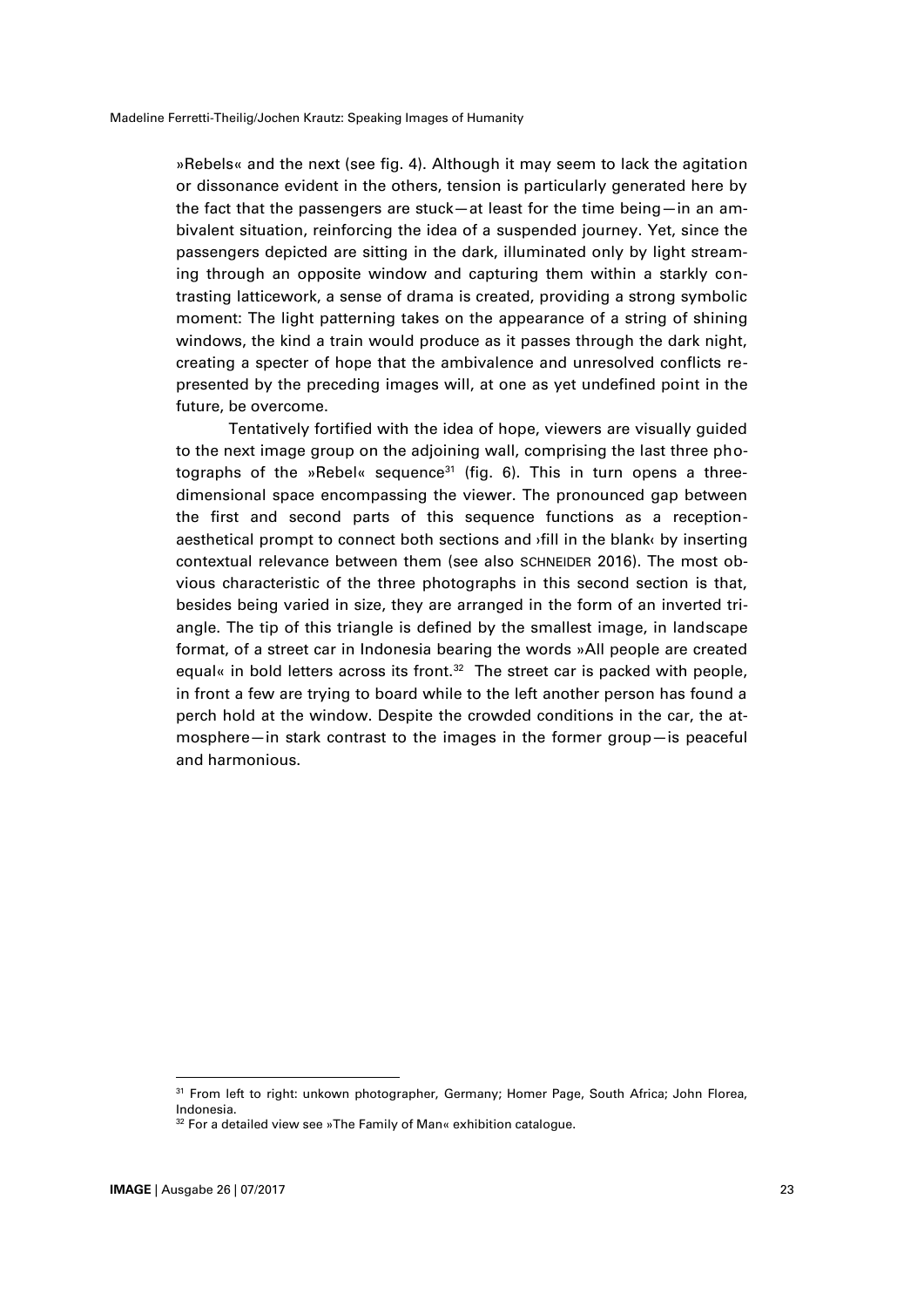

Compositional structure, part two of »Rebels« Photo: Rolf Petersen, © 2015. Digital image (Detail), The Museum of Modern Art, New York/Scala, Florence

This particular photograph makes a direct visual reference to the first section of this sequence: it not only mirrors its horizontal form, but as the depiction of a street car it corresponds to the idea of a continued journey intimated in the last photograph and, in the concrete form of its windows, repeats the pattern of light illuminating the waiting passengers and offering the specter of hope of a better future. The bold lettering proclaiming equality on the street car's exterior may consequentially be understood to signify a key concept for negotiating the conflictual nature of attaining freedom and existential security portrayed by the last group of images: Steichen establishes the idea here that the precept of human equality represents the vehicle through which mankind's existential struggles toward securing life and liberty may be resolved peacefully.

Extensively smaller than the other photographs in this group, this image seems to particularly symbolize the fragility and fleetingness of equality as a principle, particularly since the two larger ones above it appear to dominate the composition in comparison. Yet, in its representation of a fundamental human right, this tiny image proves to be the indubitable fulcrum around which the entire »Rebel« sequence revolves, on the contextual as well as visual level: Behind the street car with its bold statement that »all people are created equal« a tower points upward, in its vertical extension compositionally dividing the two images above into a golden ratio. Directly below the tower and in front of the street car a man and a child stand together. In immediate juxtaposition to the car's statement, these two figures are representative of its universal message in concrete terms: Human equality represents equality between individuals, reinforcing the idea that this principle excludes no one.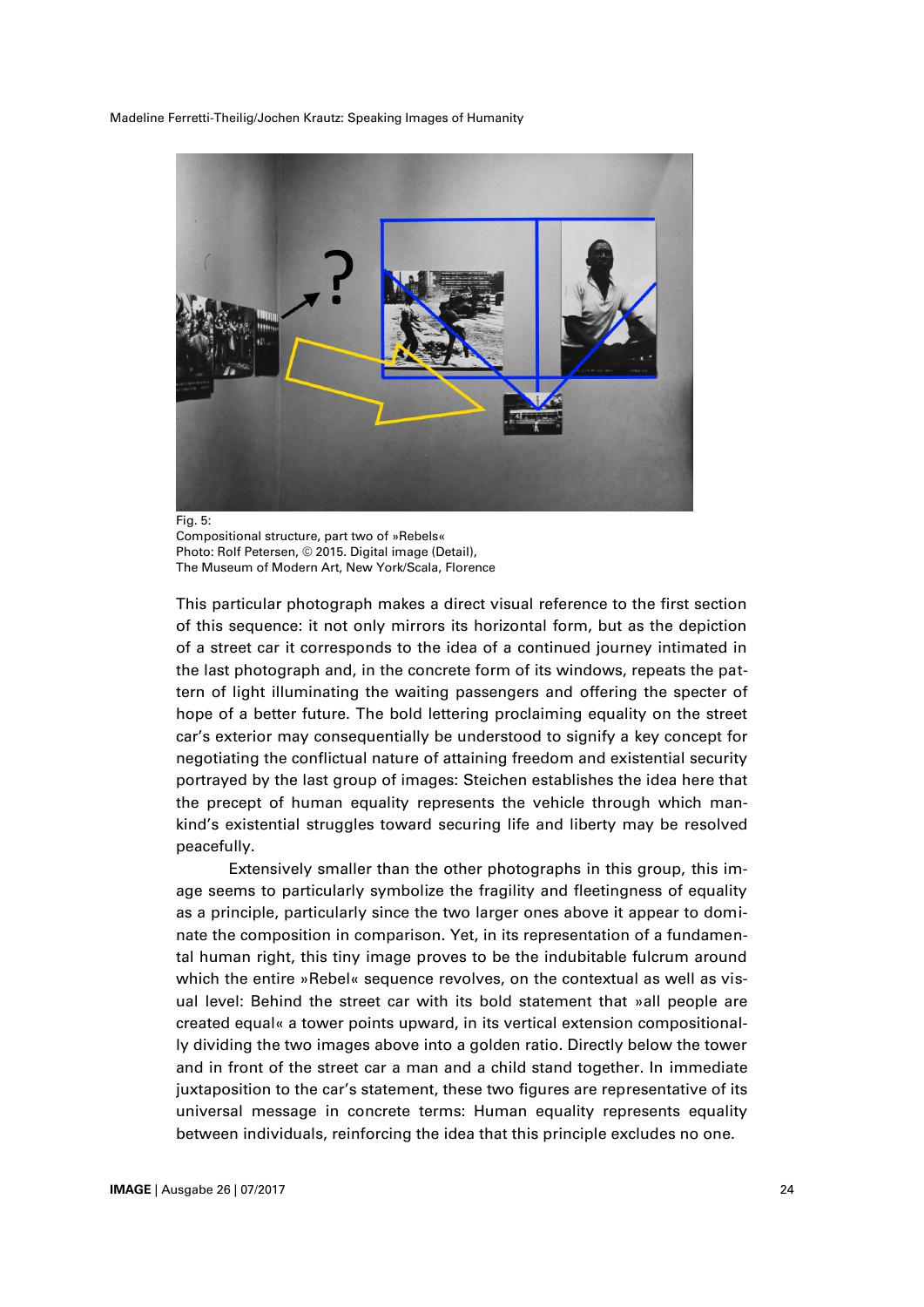At the point where the street car and tower meet, two diagonal lines can be drawn upward in a V-form into the images above, further transmitting the idea of human equality into the context of these photographs. In the photograph to the left, for instance, two young men throw stones at a tank bearing down on them, the ruins of a city in the background. In the one next to it a black South African resolutely looks outward to a distant goal. Under this photograph a quotation from the bible asks: »Who is on my side? Who?« (Book of Kings 9:53). The photographs refer to acts of resistance against tyranny and racism. The first deals with the uprising of 17 June 1953 in East Germany in which civilians fought for their right to freedom from Russian occupation. The second makes reference to South Africa's black population in their fight for equality under a repressive apartheid regime. Taken within the context of the photograph below, the overarching meaning connecting these images becomes evident: Human equality is the very principle upon which humanity's right to freedom rests. The golden ratio formed by this group's compositional structure not only serves to underscore the sacredness of humanity's right to liberty based on equality, but also makes the sacred demand explicit that violations of human equality and freedom are countered by solidarity and compassion: »Who is on my side? Who?«

The above analysis, albeit of a small exhibition detail, exemplifies the general complexity of the photographic narrative developed by Steichen in »The Family of Man« to address fundamental issues of human existence. The sequence's title »Rebels« is misleading in that, rather than being a superficial depiction of resistance, adversity or repression, the photographs reflect the depth and intensity of philosophical contemplation (cf. STEICHEN 1963, ch. 13) on those same existential problems.<sup>33</sup> Visual contemplation through the language of imagery, facilitated by a process of viewing, imagining, reflecting on and bringing images into a cohesive context, allows viewers to develop their *sensus communis*: Being actively perceiving, empathizing and reflecting individuals they become party to a shared *conditio humana*, both on an intellectual as well as emotional level. In the first part of the »Rebel« sequence, for instance, it was possible to identify a universal, albeit also unresolvedly conflictual human desire for freedom as well as drive to secure the material needs of existence. In connection with, and in response to, these photographs, the second part of the sequence allowed the idea of human equality as a vehicle for resolving mankind's conflicts in attaining autonomy to emerge. Simultaneously, this principle was also presented as the *conditio sine qua non* for the right to freedom that, in the face of tyranny and repression, explicitly demands our solidarity and resistance. The above demonstrates Steichen's attempt with »The Family of Man« exhibition to show the potential for establishing a peaceful future made evident on the basis of a mutual respect for and recognition of fundamental human rights (cf. STEICHEN

 $33$  In a related context, Hariman and Lucaites (2007) have opened a discourse on the role of photography as public art in negotiating the issues of a democratic society.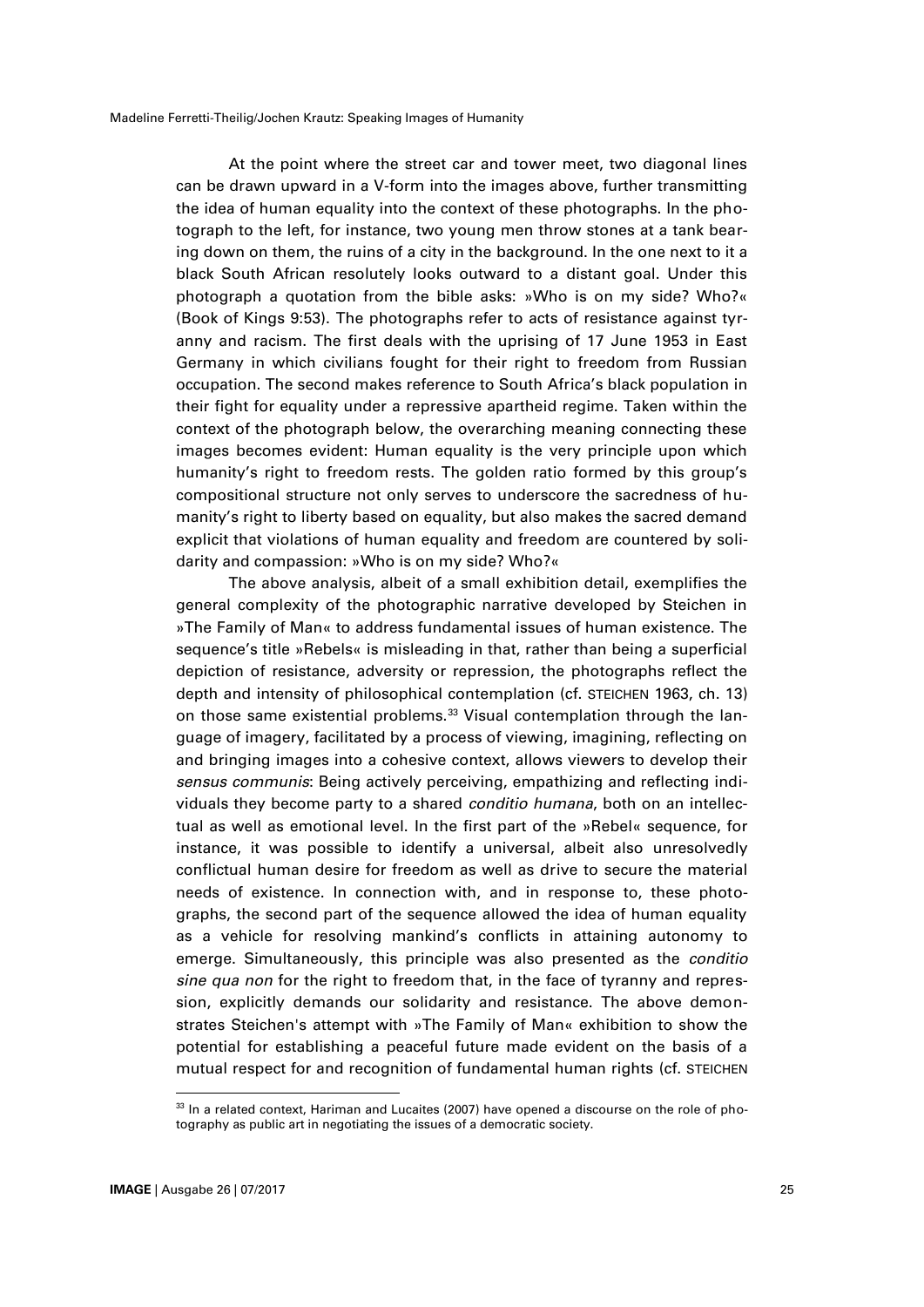1963, ch. 13). The detail analyzed here therefore also clearly demonstrates Steichen's intrinsically democratic (cf. TURNER 2012) approach, founded on the respect for human dignity and desire for peace evident throughout the entire exhibition.

Although many of the photographs' respective geographic, historical and political backgrounds have been reconstructed and identified, they are not actually necessary for understanding their general meaning, which is accessible without these contexts. As a consequence, the critique Steichen's project received for de-contextualizing and de-historicizing the photographs turns out be the ultimate concept behind the exhibition as well as its actual strength, providing the very instrument with which it successfully visualizes a transcendent idea.<sup>34</sup>

## **7. Conclusion**

## **7.1 Misunderstood Photography**

The following can be concluded with regard to the reception and research on »The Family of Man« to date:

- Scholarly critique of the exhibition has taken too little notice of the pictorial sequences, their interplay of formal characteristics and compositional qualities, much less undertaken a methodical and detailed image oriented interpretation of the exhibition. As a result, it has to a large extent been unable to grasp the exhibition's artistic complexity, thus essentially misunderstanding the exhibition's intention.
- Barthes' polemical argument, Steichen's exhibition propounds a »myth of the human ›condition‹« that »places nature at the bottom of history« (BARTHES 2012: 197) is correct in so far as the exhibition allows this very human condition to be experienced – not as a >myth‹ but as a tangible experience of **>shared life** The exhibition was successful precisely because the anthropological premise upon which it is built was obviously a valid one and still is today. Contrary to Barthes' conjecture, the exhibition does not surreptitiously »reintro-

<sup>&</sup>lt;sup>34</sup> Steichen depended on an approach to viewing images that goes beyond culture and history and is in contrast rooted in anthropology, an approach David Freedberg identifies as crucial to the »power of images«: »a basic level of reaction that cuts across historical, social, and other contextual boundaries. It is precisely this level—which pertains to our psychological, biological, and neurological status as members of the same species—that our cognition of images is allied with hat of all men and women« (FREEDBERG 1989: 22f.). Jörg Fingerhut (2012) has, in reference to Freedberg's remarks, summarized the research results from the fields of cognitive science and neurobiology supporting the thesis of the kind of enactive image conception argued here. Further research on »The Family of Man« should profit from such an understanding of images as developed in the fields of art history, philosophy and cognitive psychology.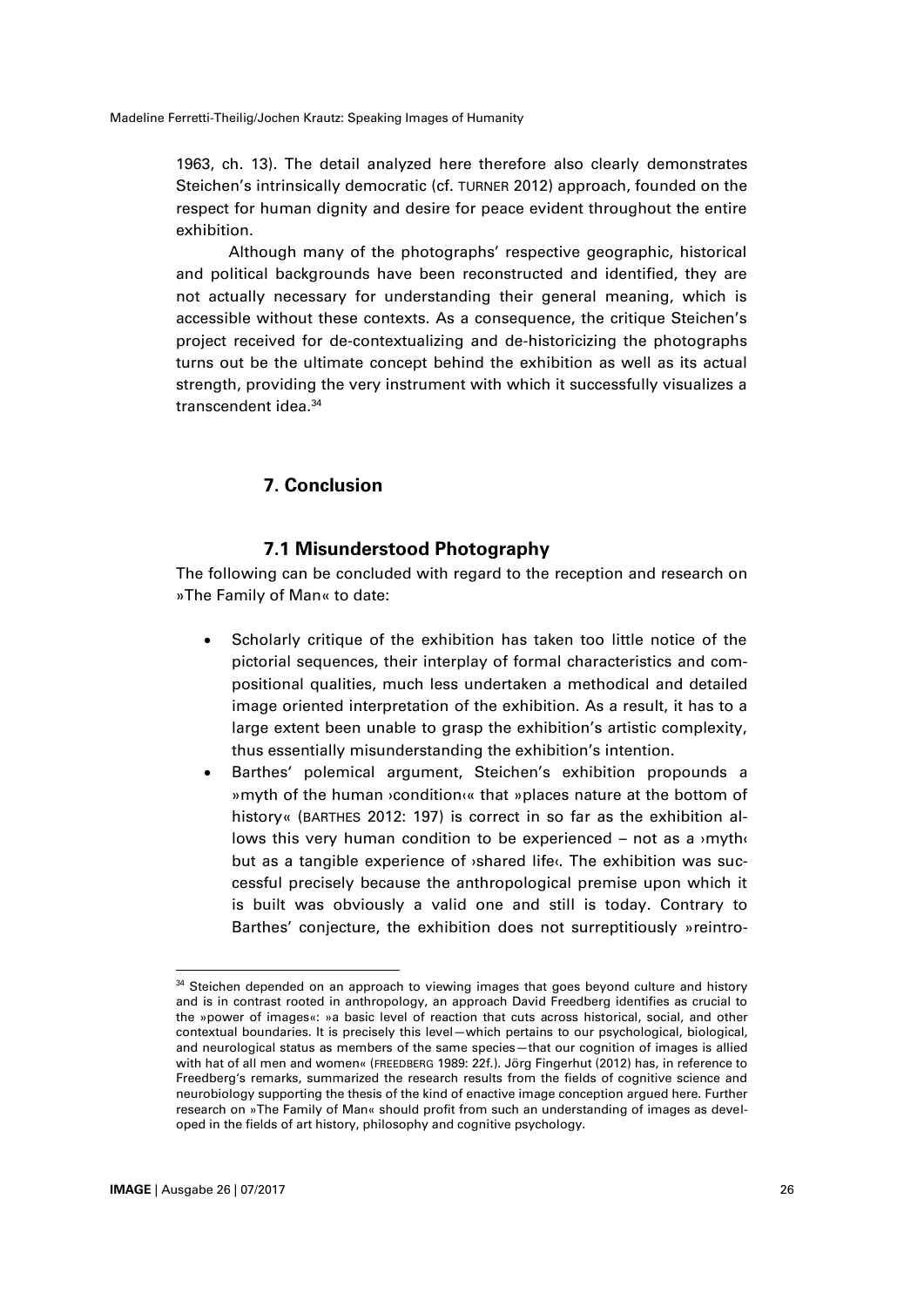duce God« (BARTHES 2012: 197) but rather speaks directly to the humanity of human beings.

- In fact, the exhibition itself makes a significant artistic argumentation for and visual contribution to the extended philosophical discussion on natural law: Steichen makes Seneca's thoughts at the beginning of this essay visually evident that ethics is grounded in a shared *conditio humana* and on a developed, as well as continuously to be developed, *sensus communis*, i.e. on ›social interest‹ (cf. KAISER 1981) which can be accessed and experienced through empathetic perception.
- Popular reception, from a methodological point of view, has from the time of the exhibition's first opening in 1955 evidently responded far more accurately to the show's original intent than deconstructive critique, which has refused to satisfy the show's most basic condition of reception, i.e. to approach the photographic narration in the sense of ›shared life‹. Dorothea Lange, the photographer whose legendary »Migrant Mother« is included in the show, also demanded that this empathetic and affirmative approach be taken to the familiar world, especially as a photographer: »In this unwillingness to accept a familiar world photography puts invention to a destructive work« (LANGE/DIXON 1952: 75). Photographers should therefore try »to take the view of man« in which case »the photographer must himself become a familiarity, He cannot enter the world as a man from Mars. He must, instead, become a member of the family« (LANGE/DIXON 1952: 76). »So […] we in our work we can speak more than of our subjects – we can speak with them« (LANGE/DIXON 1952: 78). Similarly, in order to understand »The Family of Man« the viewer must allow herself to resonate with what is familiar and consider herself to be a part of the ›human family‹.
- The implicitly or explicitly perpetuated fundamental suspicion of photography, beginning with Barthes, among others, of photography's claim to absolute reality while being in effect open to infinite ambiguity and thus manipulation, can be deliberated outside of the aporia of illusionary representation and the manipulative potential it carries: The exhibition demonstrates how the issue of ethics of photography cannot be solved through a discussion of its medial character. It can only be a matter of the photographer's ethics, or of the one dealing with photography, hence it cannot involve an *vethics* of the media but rather an ethics based on personalist accountability (cf. KRAUTZ 2004a: 193; 2014a: 766f). As a consequence, because of photography's very proximity to our visible reality, it can carry an affirmative power that, rather than creating detachment from the world, can verify our existence in the world by not only offering the security of ›shared life‹, to paraphrase Rainer Marten once again: It also reinforces the original act ( $\sqrt{U}$ rakt $\sqrt{U}$ ) of affirmation, the affirmation of life (cf. MARTEN 1988: 28). In this sense photography carries an ontological significance, since, to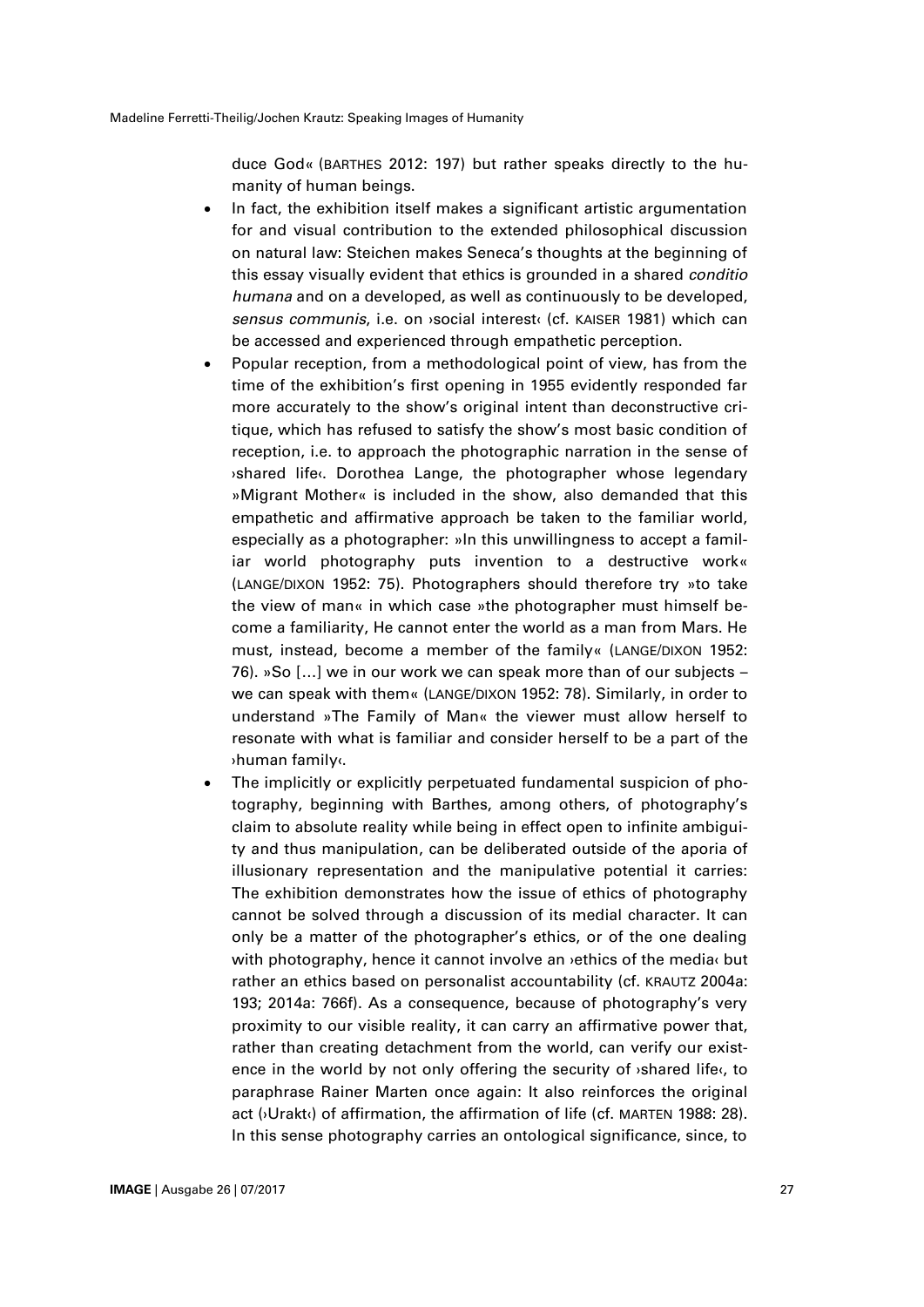quote John Berger from his important work on the theory of photography, »the look of the world is the widest possible confirmation of the *thereness* of the world, and thus the look of the world continually proposes and confirms our relation to that thereness, which nourishes our sense of Being« (BERGER/MOHR 1995: 87f.). Understood as a relational, personalist practice, photography carries existential importance as a confirmation of being-in-the-world. It corresponds to the human »ontological right« to meaning (KRAUTZ 2004a: 134f.). In this regard, »The Family of Man« provides an outstanding example of photography's existential potential for meaning.

## **7.2 Relational Pictorial Practice: Sociality, Imagination, Narration**

The above therefore provides clarification on what ›relational aesthetic practice‹ may entail and also points to the potential it carries for art education: A deictic organization of images, or in this case of entire image sequences and spatial compositions, must facilitate the recipient's mimetic activity. When the viewer enters into mimetic dialogue with the images' *deixis*, these ›speak‹ through taking imaginative and imitative reference, even before verbalization. Understanding therefore can only occur through inner involvement. Mimesis is practically established through empathetic perception, imagination and reflection. Hence, understanding calls for imaginative as well as imitative empathy in order for a mutually shared perception to occur.

In this regard, the frustration evident in the image of a toddler struggling against the obstacle hindering its movement can only be comprehended through empathy and one's own bodily experience: The image content must almost be felt on a very physical level of personal experience in order to adequately understand the child's emotional turmoil between frustration and obstinacy in the face of the hindrance the world has placed before her. Only then can the viewer proceed to and actually understand the phenomena portrayed, in connection with the other photographs, as a socio-political statement.

A relational aesthetic practice is particularly facilitated by the kind of narrative pictorial forms and sequences theorized by John Berger in his deliberations on photography: Berger uses the term ›radial‹ to describe the complex message generated by the arrangement of individual photographs: »The aim must be to construct a context for a photograph, to construct it with words, to construct it with other photographs, to construct it by its place in an ongoing text of photographs and images« (BERGER 1980: 60). In this manner narration does not develop in a linear manner but as an interplay of contexts from other photographs—and in the case of »The Family of Man« also in connection with quotations from world literature—an associative field is established based on fundamental patterns of human existence. Radial alignment is principally possible for every photograph, independent of its quality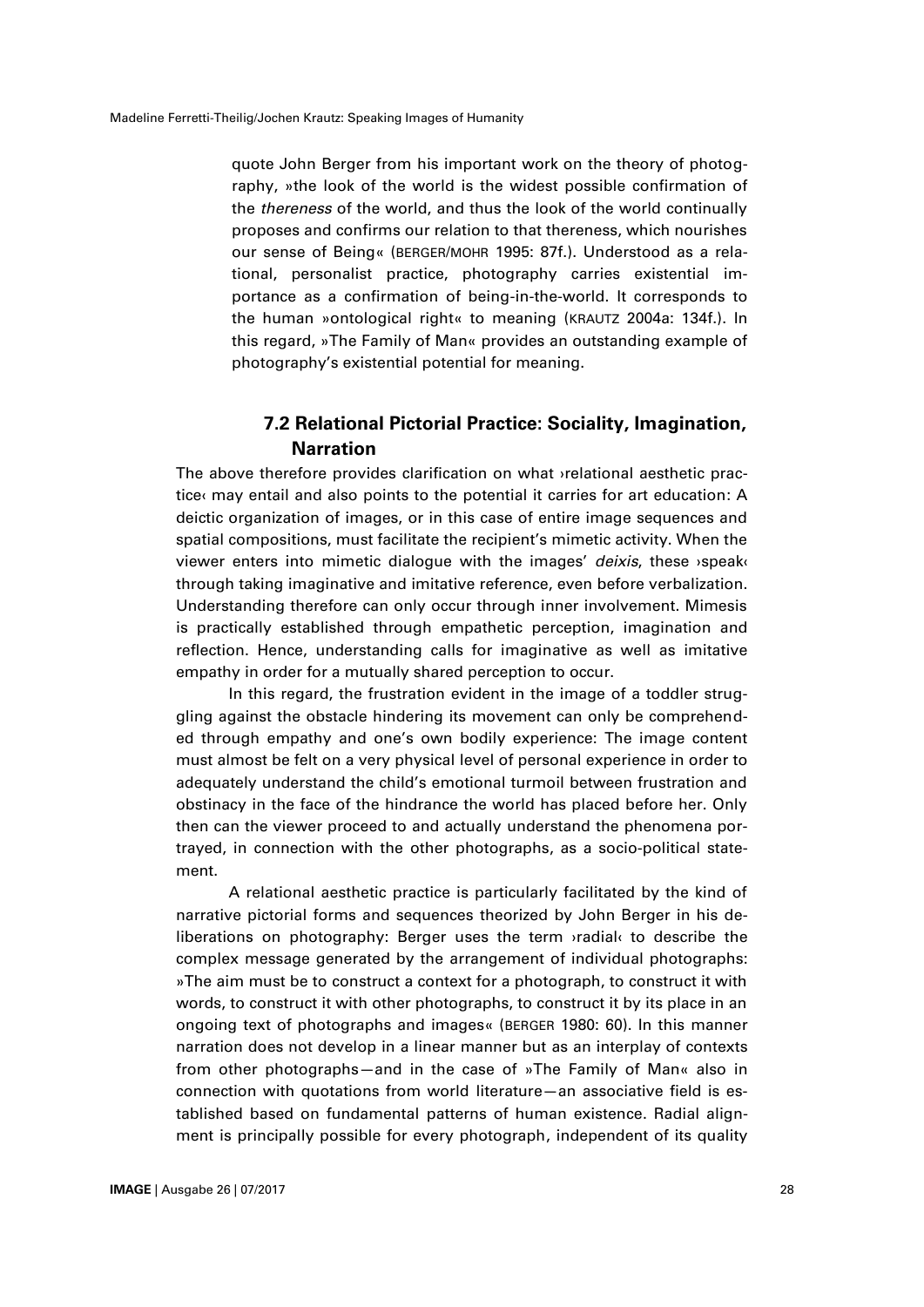»so that it may be seen in terms which are simultaneously personal, political, economic, dramatic, everyday and historic« (BERGER 1980: 53). The analysis provided above is a paradigmatic example for reading images on various possible levels of meaning. Berger argues further that in this manner personal, political and historical spheres become connected »an instant photographed can only acquire meaning insofar as the viewer can read into it a duration extending beyond itself. When we find a photograph meaningful, we are lending it a past and a future« (BERGER/MOHR 1995: 89). The story of the »family of man« is developed in a process similar to memory, constituted from the context of personal, political and historical meaning. In this manner, so Berger, the photograph's vibrant context of experience is restored through reflection: »The world they reveal, frozen, becomes tractable. The information they contain becomes permeated by feeling. Appearances become the language of a lived life« (BERGER/MOHR 1995: 289). As a consequence, the exhibition becomes an analogous experience to lived life—which is what is precisely reflected in the visitor reactions. Lived life is, however, shared life, therefore a relational practice.

Perception, imagination and aesthetic-pictorial representation itself are thus to be understood as a relational and social practice of reception as well as production. Pictorial language is not a ›language of pictures‹ but an imaginative activity taking place in the between space of ›inter-subjects‹ engaged in shared imagination (cf. SOWA 2013: 243; 2015). Pictorial practice with respect to reception involves therefore an inner activity of establishing vital relationships to the images. Pictorial practice is a shared, participatory and life-referring way of dealing with images.

As a consequence, the participation in and discernment of meaning become evident as social and relational categories. Meaning does not occur within the subject but is constituted within the human person as a social being in resonance with co-existing others, with the lives they live, with their experience, and with the world at large. In active resonance humanity reveals itself as a fundamental state of interconnectedness to others in a shared cosmos: »omne hoc quod vides unum est«.

## **7.3 Art and Responsibility**

The example given in this essay ultimately also shows the significance of the model of relational anthropology developed by art education scholarship for art historical interpretation as well as for formulating an ethics for artists. $^{\rm 35}$ 

As a rule, art education argues its didactic principles from the basis of art. Here this is reversed: The necessarily normatively substantiated field of art pedagogy offers perspectives on artistic practice beyond modernist posits of autonomy or postmodernist dictates of deconstruction to question the eth-

<sup>&</sup>lt;sup>35</sup> Cf. for photography KRAUTZ 2014a.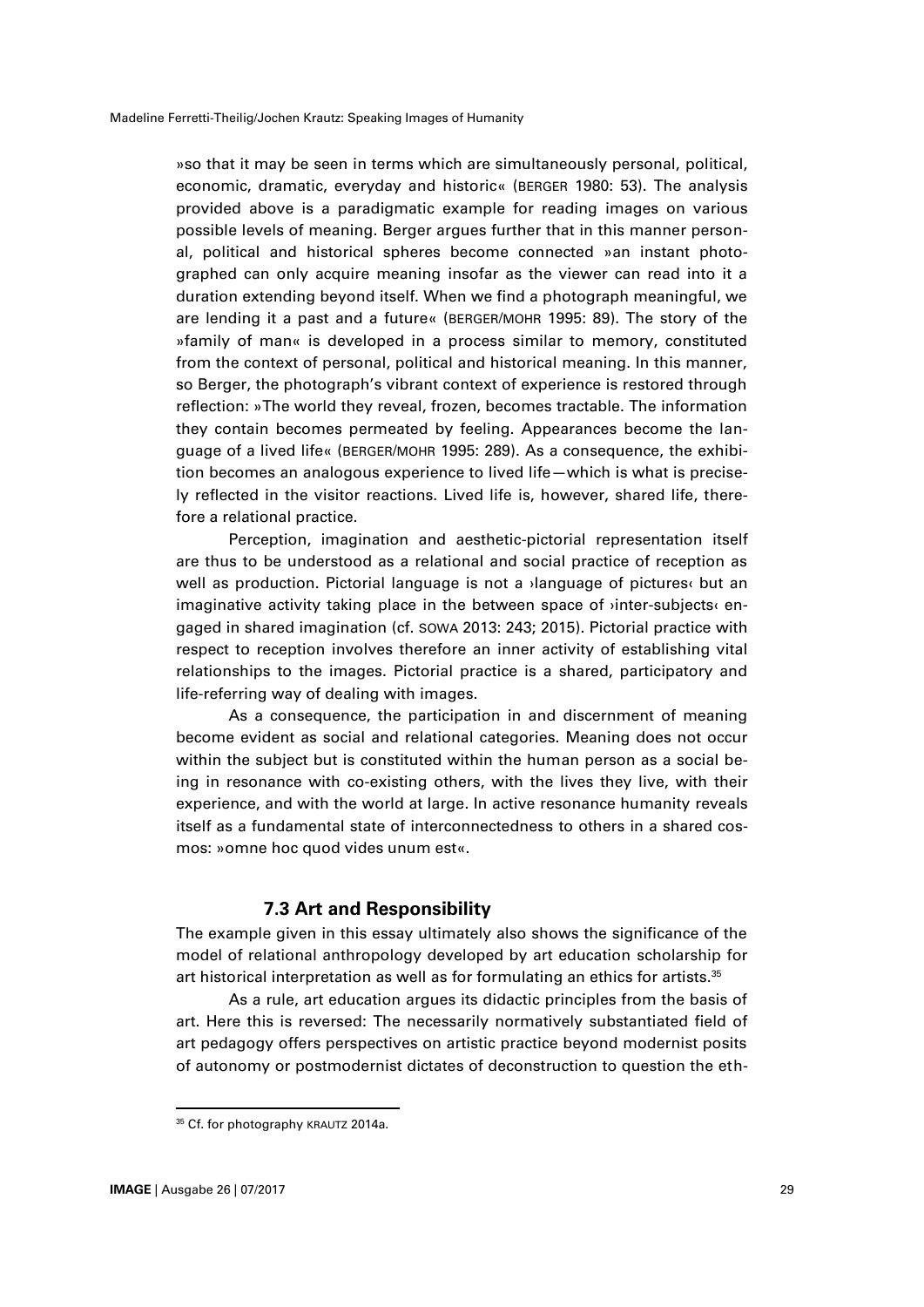ical significance of art (cf. KAUSCH 2007). The model outlined here is to be understood as a proposal, not as an obligation. Art is autonomous (cf. KRAUTZ 2010).

But because the unresolved existential issues of humanity portrayed in »The Family of Man« have not yet been adequately addressed in the 60 years since it first opened, in fact may have even seemed to get worse, the exhibition and its creator pose the inveterate question of art's responsibility in time of war, injustice, totalitarian control of people on many levels in many areas of the world. Art's liberalist postulate of autonomy appears stale in the light of these existential issues and in comparison to the kind of art Steichen created with his exhibition project. The question of art's responsibility continues to be an issue (cf. RAUTERBERG 2015) and has been the object of serious consideration by contemporary artists in the sense of the relational model presented here (cf. KRAUTZ 2014b).

This, too, has been recognized as an urgent issue more clearly by the average visitor to »The Family of Man« than by some professionals in the art system: »In light of what is happening in the world today, perhaps […] The Family of Man needs to be promoted once again to remind us all of who we are and what we all can be«. 36

### **References**

- ANTWEILER, CHRISTOPH: *Was ist den Menschen gemeinsam? Über Kultur und Kulturen*. Darmstadt [WBG] 2007
- AZOULAY, ARIELLA: »The Family of Man«. A Visual Universal Declaration of Human Rights. In: KEENAN, THOMAS; TIRDAD ZOLGHADR (eds.): *The Human Snapshot*. Copublished by the LUMA Foundation and the Center for Curatorial Studies at Bard College. Berlin [Sternberg] 2013, pp. 19–48

BACK, JEAN; VIKTORIA SCHMIDT-LINSENHOFF (Eds.): *The Family of Man. 1955-2001. Humanism and Postmodernism*. Marburg [Jonas] 2004

- BARTHES, ROLAND: The Great Family of Man. In: BARTHES, ROLAND: *Mythologies*. Translated by Richard Howard. New York [Hill and Wang] 2012, pp. 196–199
- BÄTSCHMANN, OSKAR: *Einführung in die kunstgeschichtliche Hermeneutik. Die Auslegung von Bildern*. 5th Edition. Darmstadt [WBG] 2001
- BERGER, JOHN: Uses of Photography. In: BERGER, JOHN: *About Looking*. New York [Pantheon] 1980, pp. 48–63
- BERGER, JOHN; JEAN MOHR: *Another Way of Telling*. New York [Vintage International Publishing] 1995

<sup>&</sup>lt;sup>36</sup> Statement recorded in the Visitors' Book to »The Family of Man« exhibition in Castle Clervaux, Centre national de l'audiovisuel (1994-2010), Vol. VIII: 1995, n. pag.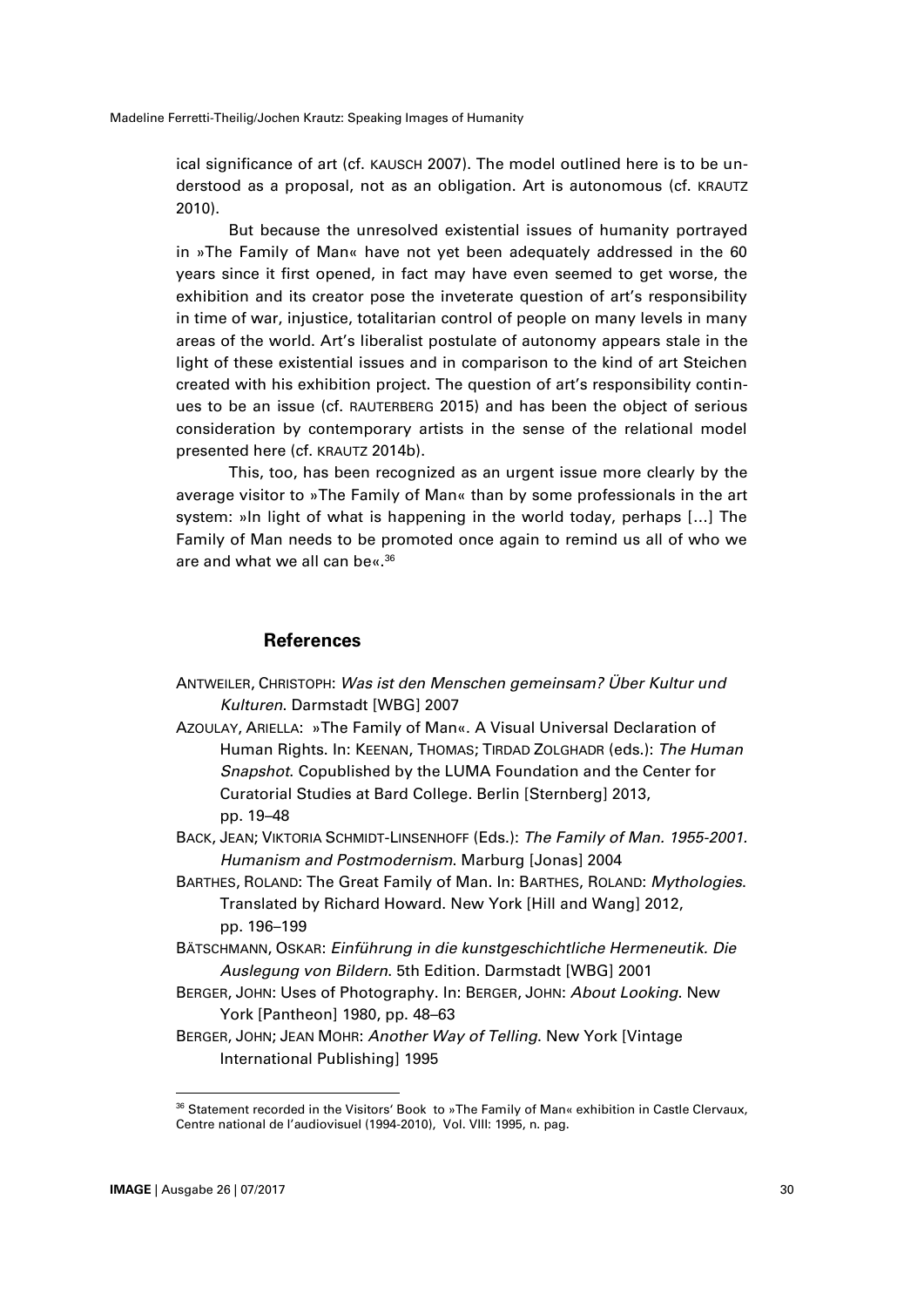- BRANDT, REINHARD: *Die Wirklichkeit des Bildes. Sehen und Erkennen. Vom Spiegel zum Kunstbild*. Munich [Hanser] 1999
- BOURRIAUD, NICOLAS: An Introduction to Relational Aesthetics, 1996. http://www.mayrevue.com/traffic-espaces-temps-de-lechange/?lang=en [accessed July 7, 2016]
- BOURRIAUD, NICOLAS: Berliner Brief über relationelle Ästhetik. In: BOS, SASKIA; ANNIE FLETCHER (eds.): *2. Berlin biennale from 20 April to 20 June 2001*. Cologne [Oktagon] 2001, pp. 40–41
- BOURRIAUD, NICOLAS: *Relational Aesthetics*. Paris [Les presses du réel] 2002
- CENTRE NATIONAL DE L'AUDIOVISUEL: *Castle Clervaux Visitor Books »The Family of Man«*, Vols. I-XXXIV. Dudelange/Clervaux (Luxemburg) 1994-2010, n. pag
- DANNER, HELMUT: *Methoden geisteswissenschaftlicher Pädagogik*. 4th Edition. Munich [Reinhardt] 1998
- FELDHOFF, SILKE: *Zwischen Spiel und Politik. Partizipation als Strategie und Praxis in der bildenden Kunst*, (Diss.) Berlin, 2011.
	- https://opus4.kobv.de/opus4-udk/frontdoor/index/index/docId/26 [accessed July 4, 2016]
- FORSTER, JOHANNA (eds.): *Im* Spiegel der Anderen*. Forschungen zum gemeinsamen Erbe* der *Menschen*. Ingolstadt [Stadtmuseum Ingolstadt] 2012
- FINGERHUT, JÖRG: Das Bild, dein Freund. Der fühlende und der sehende Körper in der enaktiven Bildwahrnehmung. In: FEIST, ULRIKE; MARKUS RATH (eds.): *Et in imagine ego. Facetten von Bildakt und Verkörperung*. Berlin [De Gruyter] 2012, pp. 177–198
- FREEDBERG, DAVID: *The Power of Images. Studies in the History and Theory of Response*. Chicago [U of Chicago P] 1989
- FUCHS, THOMAS: *Das Gehirn – ein Beziehungsorgan. Eine phänomenologischökologische Konzeption*. Stuttgart [Kohlhammer] 2008
- FUCHS, THOMAS: Interpersonalität. Grundlage der Entwicklung von Geist und Gehirn. In: KRAUTZ, JOCHEN; JOST SCHIEREN (eds.): *Persönlichkeit und Beziehung als Grundlagen der Pädagogik. Beiträge zur Pädagogik der Person*. Weinheim [Beltz Juventa] 2013, pp. 29–44
- GUITTARD, JACQUELINE: Impressions photographiques: Les Mythologies de Roland Barthes. In: *Littérature*, 143, 2006, pp. 114–134
- HARIMAN, ROBERT; JOHN LOUIS LUCAITES: *No Caption Needed. Iconic Photographs, Public Culture, and Liberal Democracy.* Chicago [U of Chicago P] 2007
- HORKHEIMER, MAX: Eröffnung der Ausstellung »The Family of Man Wir Alle«. In: HORKHEIMER, MAX: G*esammelte Schriften. Vol. 13: Nachgelassene Schriften 1949-1972*. Edited by Günzelin Schmid Noerr. Frankfurt/M. [Fischer] 1989, pp. 30–37
- JONAS, HANS: Homo Pictor und die Differentia des Menschen. In: *Zeitschrift für philosophische Forschung*, 15.2, 1961, pp. 161–176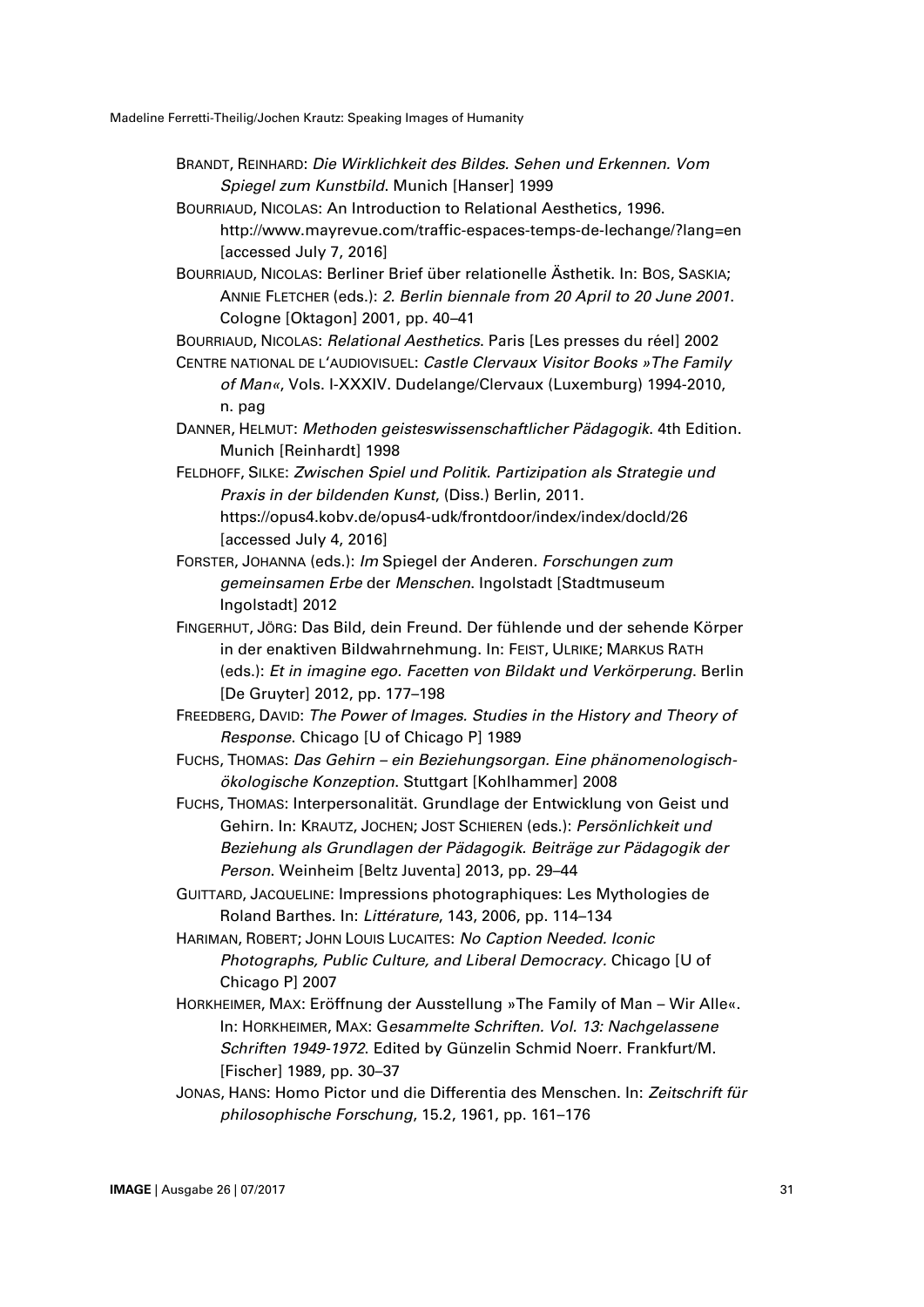- KAISER, ANNEMARIE: *Das Gemeinschaftsgefühl. Entstehung und Bedeutung für die menschliche Entwicklung*. Zurich [Psychologische Menschenkenntnis] 1981
- KAUSCH, MICHAEL: Kunst, Ethik und Pädagogik. Zur Beziehung von künstlerischer Struktur und Wertvermittlung in der Moderne. In: TAVERNIER, LUDWIG (eds.): *Das moderne Europa. Erbe und Auftrag*. Weimar [VDG] 2007, pp. 179–203
- KRAUTZ, JOCHEN: *Vom Sinn des Sichtbaren. John Bergers Ästhetik und Ethik als Impuls für die Kunstpädagogik am Beispiel der Fotografie*. Hamburg [Kovac] 2004a
- KRAUTZ, JOCHEN: Kunstpädagogik als Friedenserziehung. Einige grundlegende Betrachtungen am Beispiel der Ausstellung »The Family of Man«. In: MAHLBERG, HERMANN J. (ed.): *Topoi. Beiträge zu einer kulturarchäologischen Ortsbestimmung. Festschrift für Rainer K. Wick zum 60. Geburtstag*. Wuppertal [Bergische Universität Wuppertal] 2004b, pp. 61–73
- KRAUTZ, JOCHEN (ed.): *Kunst, Pädagogik, Verantwortung. Zu den Grundfragen der Kunstpädagogik*. Oberhausen [Athena] 2010
- KRAUTZ, JOCHEN: Relationalität gestalten. Persönlichkeit und Beziehung in der Kunstpädagogik. In: KRAUTZ, JOCHEN; JOST SCHIEREN (eds.): *Persönlichkeit und Beziehung als Grundlage der Pädagogik. Beiträge zur Pädagogik der Person*. Weinheim [Beltz Juventa] 2013, pp. 143–169
- KRAUTZ, JOCHEN: Fotografie als Koexistenz. Zum Blick der Kunstpädagogik auf Theorie und Praxis des Bildes. In: LUTZ-STERZENBACH, BARBARA; MARIA PETERS; FRANK SCHULZ (eds.): *Bild und Bildung. Praxis, Reflexion, Wissen im Kontext von Kunst und Medien*. Munich [kopaed] 2014a, pp. 761–771
- KRAUTZ, JOCHEN: Wir in Guantanamo. Malerei als Wirklichkeit der Welt. Zur Arbeit von Sandra del Pilar. In: STADTMUSEUM SIEGBURG (eds.): *Anderwelt. Sandra del Pilar*. Stadtmuseum Siegburg, 04.05.–22.06.2014. Bonn [Bernstein] 2014b, pp. 13–25,

http://sandra-del-pilar.com/werk/Krautz\_Text.pdf [accessed July 4, 2016]

- KRAUTZ, JOCHEN: Ich. Wir. Welt. Zur Systematik und Didaktik einer personalen Kunstpädagogik. In: GLAS, ALEXANDER; ULRICH HEINEN; JOCHEN KRAUTZ; MONIKA MILLER; HUBERT SOWA; BETTINA UHLIG: *Kunstunterricht verstehen. Schritte zu einer systematischen Theorie und Didaktik der Kunstpädagogik*. Munich [kopaed] 2015a, pp. 221–250
- KRAUTZ, JOCHEN: Auf dem Weg zu einer Systematik und Didaktik der Kunstpädagogik auf anthropologischer Grundlage. Ein Arbeitsbericht zuhanden der Allgemeinen Pädagogik. In: *Vierteljahresschrift für wissenschaftliche Pädagogik*, 1, 2015b, pp. 87–120
- KRAUTZ, JOCHEN: Kunstpädagogik und Friedenserziehung. Ein Beitrag der Kunstdidaktik zur moralischen Erziehung. In: GLAS, ALEXANDER; ULRICH HEINEN; JOCHEN KRAUTZ; MONIKA MILLER; HUBERT SOWA; BETTINA UHLIG: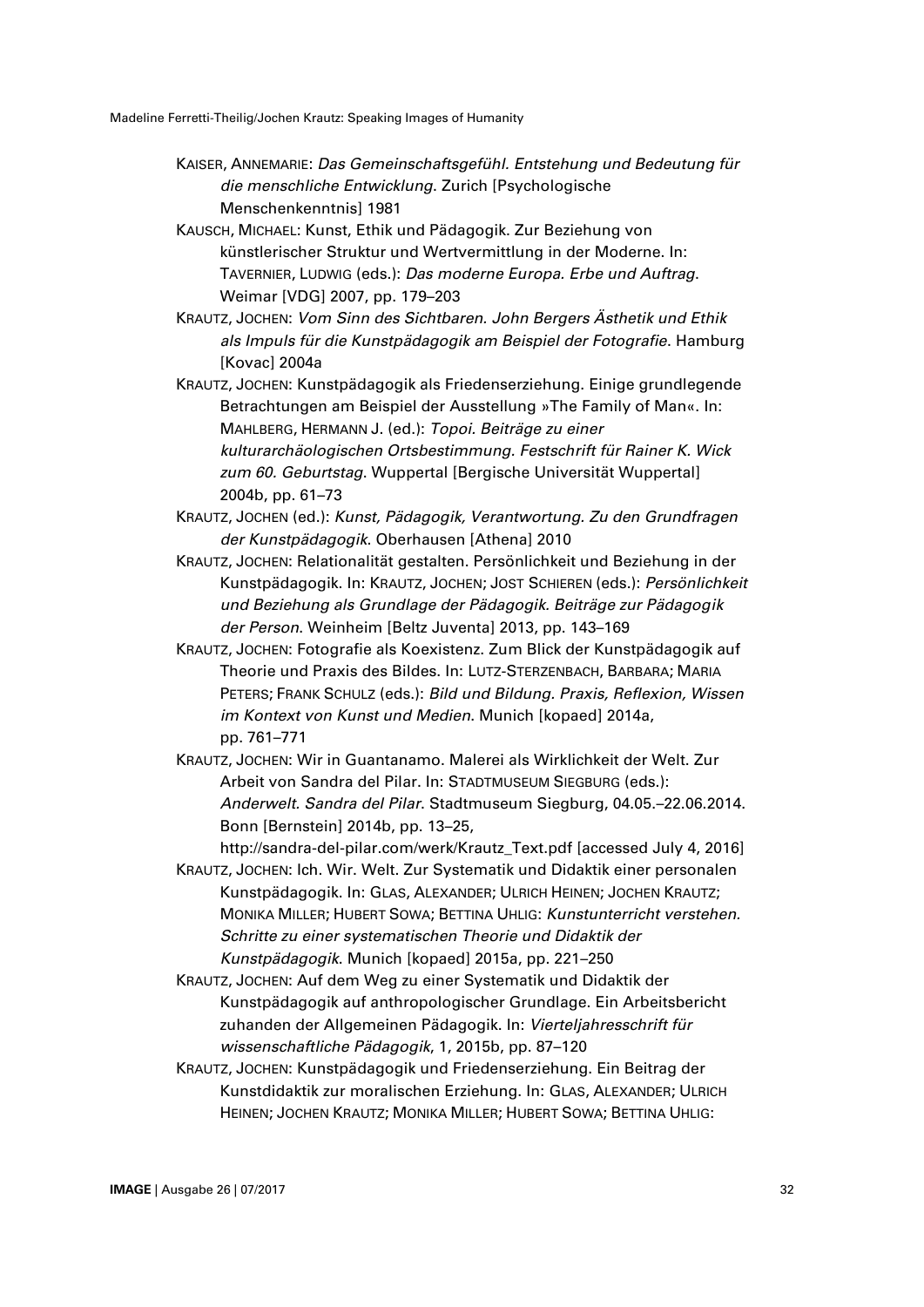*Kunstunterricht verstehen. Schritte zu einer systematischen Theorie und Didaktik der Kunstpädagogik*. Munich [kopaed] 2015c, pp. 623–651

KRAUTZ, JOCHEN; GUNDULA OTT: Gefühle verbinden Menschen. Ein digitales Foto-Projekt zur Ausstellung »The Family of Man«. In: *Kunst+Unterricht: »Digitale Fotografie«*, 319, 2008, pp. 12–13

LANGE, DOROTHEA; DANIEL DIXON: Photographing the Familiar. A Statement of Position. In: *Aperture*, 1.2, 1952, pp. 4–15

MARTEN, RAINER: *Der menschliche Mensch. Abschied vom utopischen Denken*. Paderborn [Schöningh] 1988

MEIER, MATTHIAS TRAUGOTT: Etwas Schreckliches sehen: Die Vorstellung überblendet die Wahrnehmung. Zwei Fallstudien zum Umgang Jugendlicher mit schrecklichen Nachrichtenbildern. In: GLAS, ALEXANDER; ULRICH HEINEN; JOCHEN KRAUTZ; MONIKA LIEBER; MONIKA MILLER; HUBERT SOWA; BETTINA UHLIG (eds.): *Sprechende Bilder – besprochene Bilder. Bild, Begriff und Sprachhandeln in der deiktischimaginativen Verständigungspraxis*. Munich [kopaed] 2016, pp. 327–347

MESSNER, JOHANNES: *Das Naturrecht. Handbuch der Gesellschaftsethik, Staatsethik und Wirtschaftsethik*. 5th Edition. Innsbruck [Tyrolia] 1966

OFFICE OF PUBLIC AFFAIRS: *Report No. 225. Visitor's Reactions to »The Family of Man« Exhibition*,

http://archive.org/stream/visitorsreaction225unit#page/n0/mode/2up [accessed July 4, 2016]

- PAPE, HELMUT: *Respekt, Anerkennung, Lebensteilung. Moralische und zwischenmenschliche Bedingungen von Lern- und Bildungsprozessen*. Arbeitspapier 272 der Hans Böckler Stiftung. Düsseldorf [Hans Böckler Stiftung] 2013
- PAPE, HELMUT: Geteilte Gegenwart. Das Gelingen des Lebens und die stille Kraft des Positiven. In: *Der Blaue Reiter. Journal für Philosophie*, 39, 2016, pp. 12–15
- PLÜSS, ANDREA: *Empathie und moralische Erziehung. Das Einfühlungsvermögen aus philosophischer und pädagogischer Perspektive*. Zurich [Lit] 2010
- PETIT, JEANNE: Our Immigrants Coreligionist. The National Catholic Welfare Conference as an Advocate for Immigrants in the 1920s. In: BUFF, RACHEL IDA (ed.): *Immigrant Rights in the Shadows of Citizenship*. New York [NYU P] 2008
- RAUTERBERG, HANNO: *Die Kunst und das gute Leben. Über die Ethik der Ästhetik*. Frankfurt/M. [Suhrkamp] 2015
- SCHMIDT-LINSENHOFF, VIKTORIA: Verleugnete Bilder. »The Family of Man« and the Shoa. In: BACK, JEAN; VIKTORIA SCHMIDT-LINSENHOFF (eds.): *The Family of Man. 1955-2001. Humanism and Postmodernism*. Marburg [Jonas] 2004, pp. 80–99